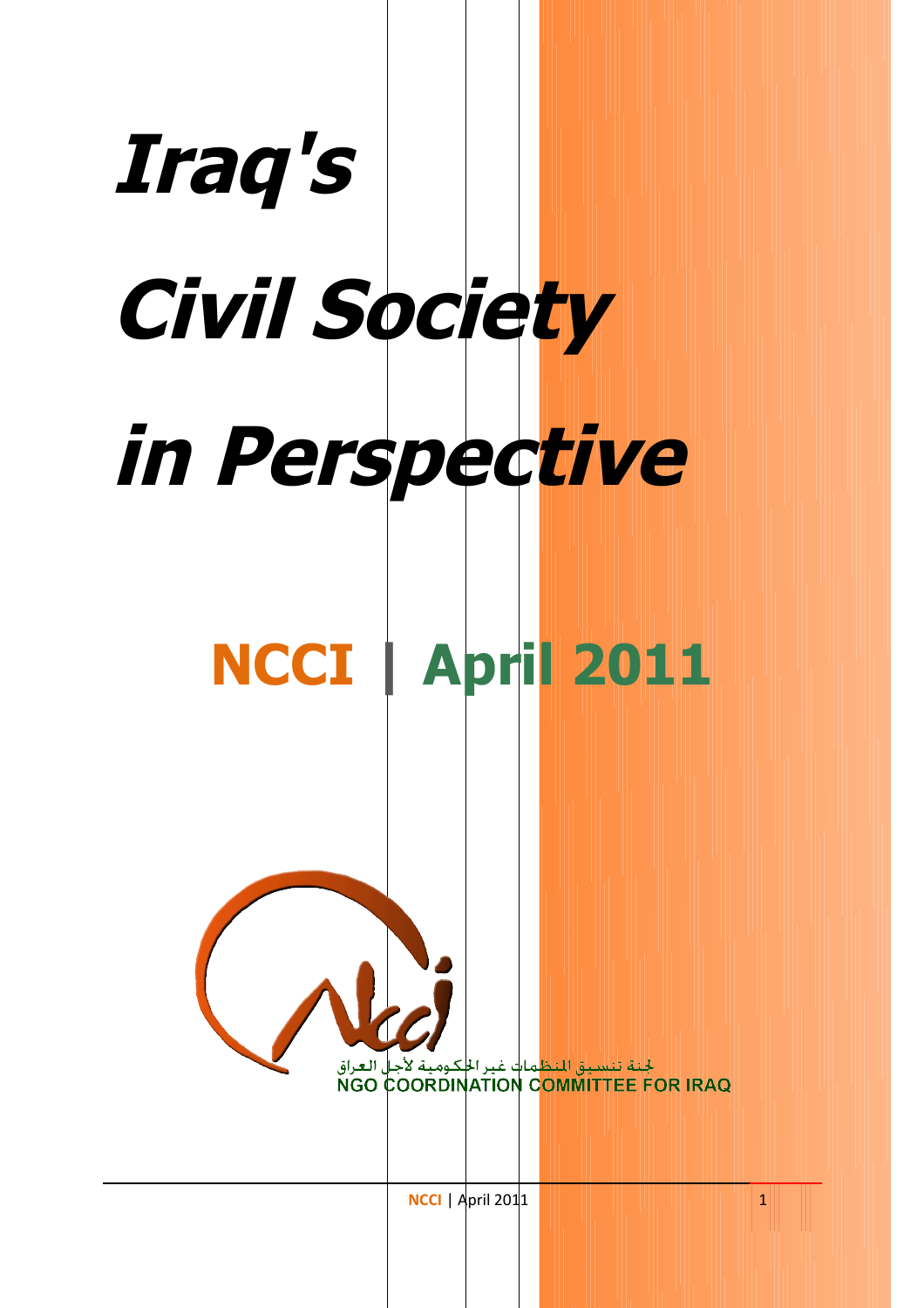# **Iraq's Civil Society in Perspective**



## **Table of Contents Page**

| Introduction                                               | 3  |
|------------------------------------------------------------|----|
| 1 - Background                                             | 4  |
| <b>1.1</b> The Concept of Civil Society                    | 4  |
| <b>1.2 Civil Society in the Politics of Arab Countries</b> | 5  |
| 2 - Civil Society in Iraq: A Historical Perspective        | 6  |
| <b>2.1 Modern Forms of Civil Society Organizations</b>     | 8  |
| 2.2 Traditional Civil Organizations                        | 13 |
| 2.3 Iraqi Civil Society Post-2003 Invasion                 | 16 |
| 2.3.1 Independence                                         | 18 |
| 2.3.2 Voluntarism                                          | 19 |
| <b>2.3.3 Participation and Representation</b>              | 20 |
| <b>3</b> - Current Challenges Facing Civil Society in Iraq | 22 |
| <b>3.1</b> Legal and Institutional Environment             | 22 |
| <b>3.2 Democratic Reforms and Human Rights</b>             | 24 |
| <b>3.3</b> Government Incompetency and Incapacity          | 26 |
| <b>Concluding Remarks and the Way Forward</b>              | 27 |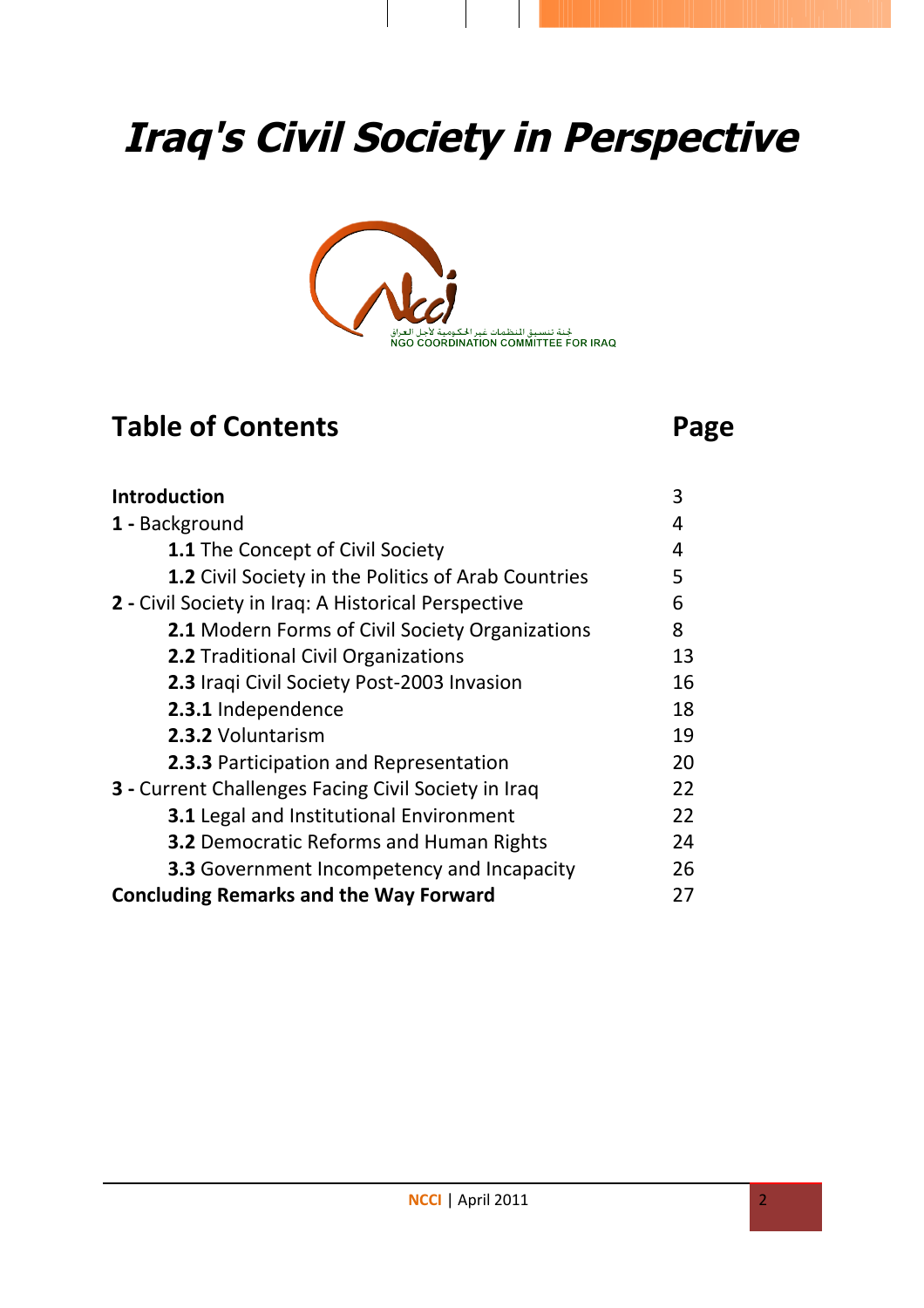### **Introduction**

Following the collapse of Saddam Hussein's regime in 2003, new realities and challenges have emerged in Iraq in relation to political system restructuring and new power-sharing agreements. Within that context, many local and international stakeholders, particularly international donors and international non-governmental organizations (INGO), view Iraqi civil society as a viable actor that is able to contribute to the country's sustainable recovery and long-term stability.

This report is based on the assumption that there is a present a window of opportunity for Iraqi civil society organizations (CSOs) to influence political processes towards better governance, respect for human rights, rule of law, and more generally the consolidation of a democratic society.

However, there exists a fundamental misunderstanding among international stakeholders about the capacity of Iraqi civil society, and particularly non-governmental organizations (NGOs), to affect real change. This misunderstanding stems in large part from a poor knowledge of the country's political realities and civil society dynamics over the last decades.

The current paper attempts to bridge this knowledge gap by analyzing current Iraqi CSOs in an updated context. It starts by briefly introducing the concept of civil society as discussed within Western thinking, and locating this concept within a broader international comparative context, more specifically within the political environment of Arab countries.

The paper then moves on to consider civil society in Iraq since the formation of the modern state in 1921, including the powerful influence of religious and tribal groupings. Discussions regarding civil society in the post-2003 period focus on independence from the state, voluntarism, active participation and representation. Major challenges facing CSOs are examined such as the institutional environment, democratic reforms, human rights, and the ability of the government to ensure the delivery of basic services.

Finally, the paper offers concluding remarks based on lessons learned from past experiences, as well as recommendations for different stakeholders operating in Iraq.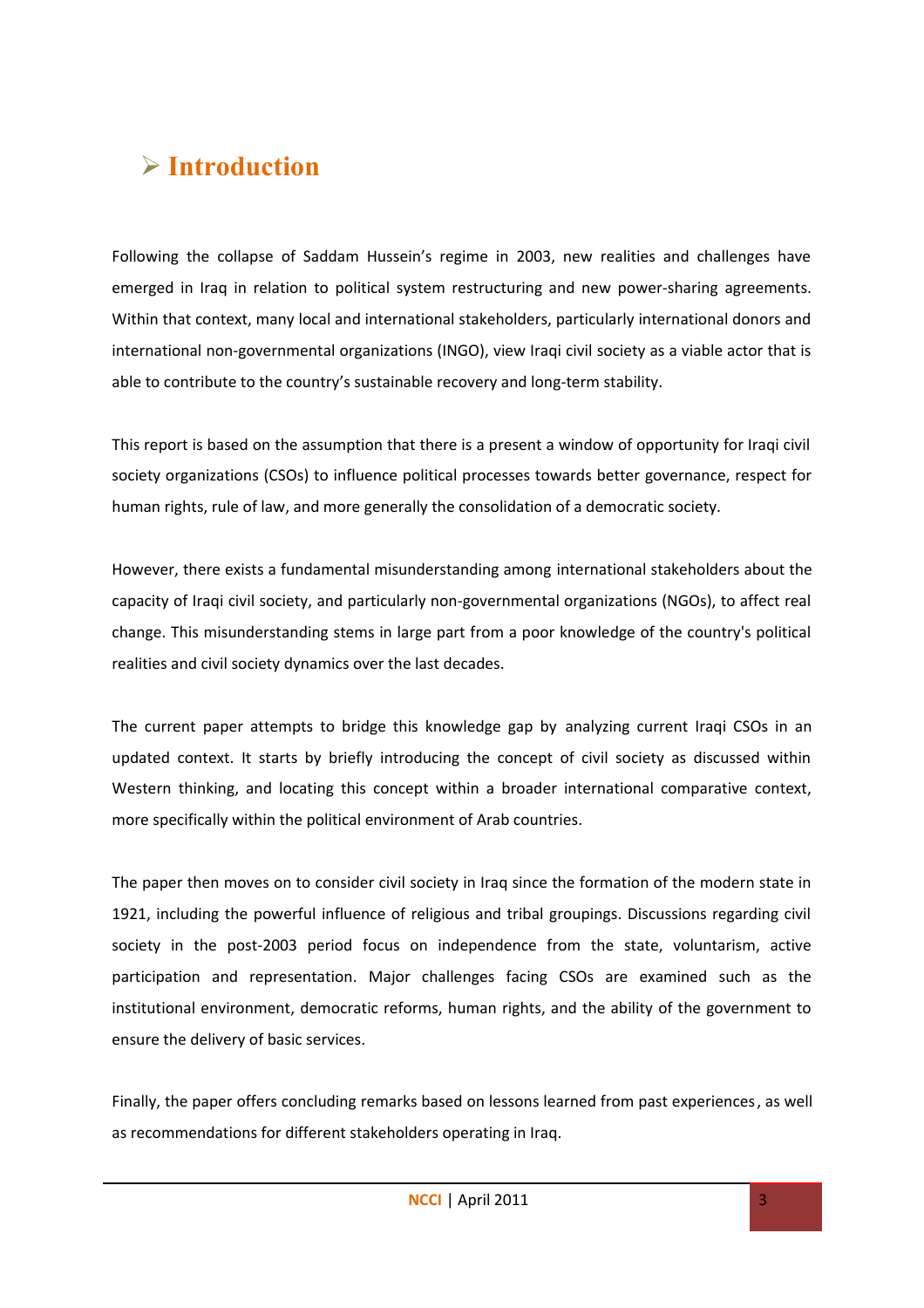### **1. Background**

### *1.1 The Concept of Civil Society*

The concept of civil society originated in 18<sup>th</sup> century Europe and has become deeply entrenched in Western political thought. As of the late 20<sup>th</sup> Century, it has also pervaded international and national political discourses where it is organically associated with democracy and socioeconomic development.

A series of influential Western European thinkers have tried to define and conceptualize civil society. Ernest Gellner's discussion is worth dwelling upon for having largely influenced popular conceptions. Gellner, a philosopher and social anthropologist, drew a distinction between "traditional society" and "civil society". In the former, he saw political organization as segmented along fiefdoms, tribes, and city-states, as well as individuals' social positions, occupations and other loyalties defined by birth. In the latter, segmentation has been overcome by culturally and linguistically homogeneous nation-states; rationality presides over people's decisions; individuals are members of groups but not too strongly attached to any one group; and they have a sense of moral obligation that forces them to honor their commitments willingly, not because of social pressure.

Largely based on Gellner's vision, civil society has come to be generally understood as the sphere of voluntary associations and organizations situated between, and independent from, the state and traditional social structures such as the family, the tribe, or religious communities. However, numerous social and political studies have challenged this definition as an "ideal-type" that is never reflected in reality, even in those societies which divert from the traditional model.<sup>[1](#page-3-0)</sup> In Western liberal democracies, civil society goes beyond voluntary organizations to include interest groups, religious communities, and informal collectives, many of which are partially dependent on ties with either state structures or traditional forms of social organization.<sup>[2](#page-3-1)</sup>

An approach toward civil society based on Gellner's definition focuses on its civic *identity*, rather than on its public, and on its political *role* as an actor capable of bringing about change

<span id="page-3-0"></span> $<sup>1</sup>$  For a discussion, see Charles Kurzman "Conditions of Liberty: Civil Society and Its Rivals"</sup>

[http://gellnerpage.tripod.com/Kurzman.html;](http://gellnerpage.tripod.com/Kurzman.html) and Varshney Ashutosh (2001) "Ethnic Conflict and Civil Society: India and Beyond", *World Politics*, Vol. 53, No. 3, pp. 362-398.

<span id="page-3-1"></span><sup>2</sup> Alison Brysk (2000) "Democratizing Civil Society in Latin America", *Journal of Democracy*, Vol. 11, No. 3, July 2000, pp. 151-165.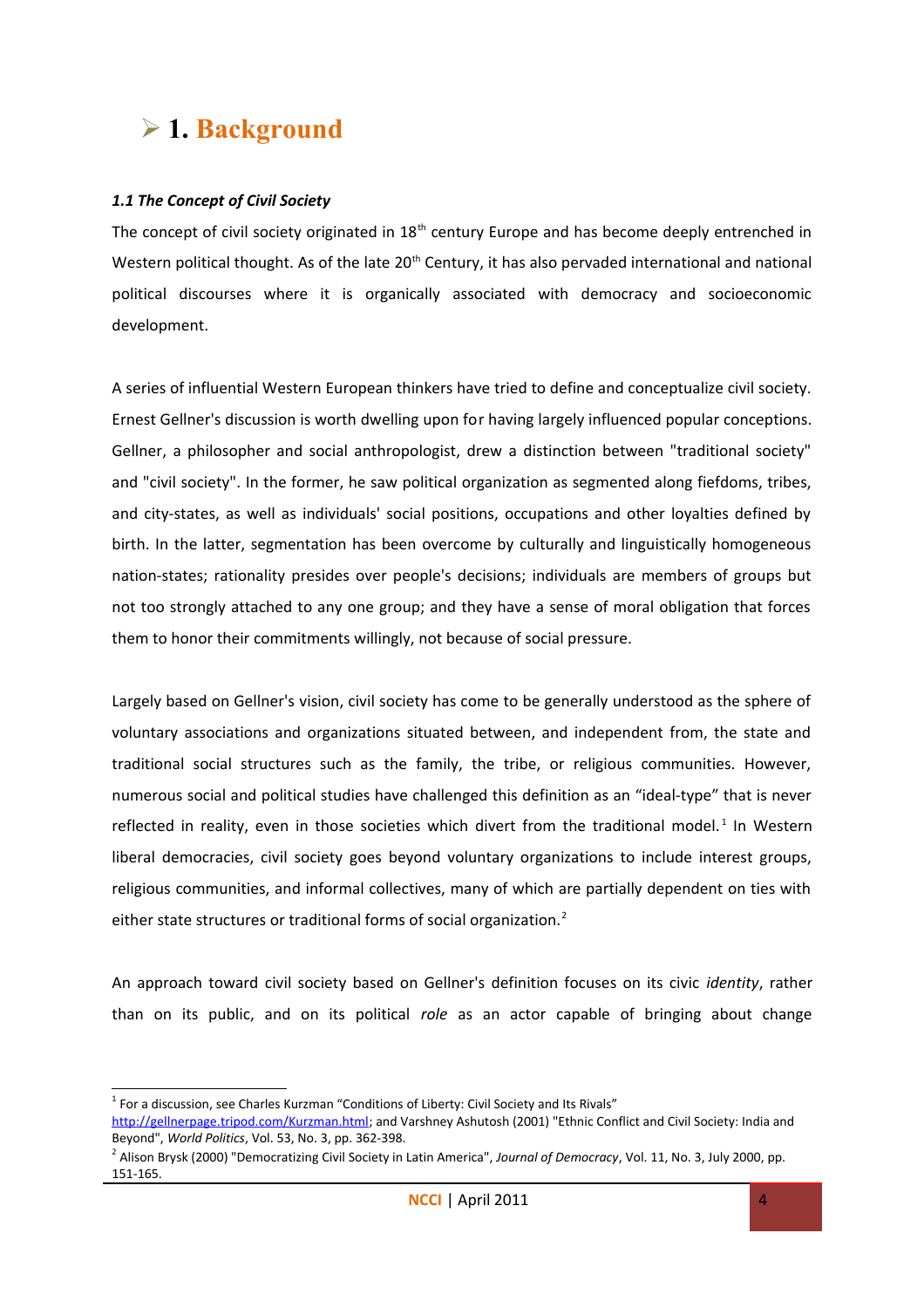independently from the state. It is this role that this report examines, a role that be can be said to depend on the autonomy, decision-making structures, and organizational goals of CSOs.<sup>[3](#page-4-0)</sup>

With this objective in mind, yet another approach to civil society merits consideration. Writing under Mussolini's fascist regime, Italian philosopher Antonio Gramsci envisioned civil society as a crucial sphere through which people may struggle against dictatorship and tyranny. This sphere of mobilization enables the development of public involvement on issues that are unaddressed or entirely ignored by political regimes.<sup>[4](#page-4-1)</sup> Civil society mobilization also erodes the grip of the state by placing the power to exert change into the hands of the masses represented by associations and organizations. Gramsci's definition of civil society, clearly influenced by Marxist thought, became popular in the late 1980s and 1990s among civil movements in Eastern Europe and Latin America which were struggling against authoritarian regimes and advocating for democratization and the respect of human rights.<sup>[5](#page-4-2)</sup> Gramsci's approach has influenced many thinkers and civil society actors who do not share his Marxist perspective. This report similarly adopts a Gramscian perspective to take a closer look at the dynamic role of civil society in Iraq, both past and present.

The successful experience of civil society in various parts of the world has created expectations among the international community, and particularly INGOs committed to strengthening CSOs in developing countries. Conversely, in several contexts, the incapacity of civil society actors to perform their expected role has lead to frustration among INGO practitioners who have often failed to consider the relevant environment in which these actors evolve, particularly the linkages between state and society<sup>[6](#page-4-3)</sup>. This is the case in Arab countries where religious and tribal ties greatly shape networks and interconnections within society, and between society and the state.

#### *1.2 Civil Society in the Politics of Arab Countries*

Arab regimes can only tolerate the discourse of democracy and human rights when it is controlled and expressed by the state. This is why Arab governments usually view civil society with suspicion and view its organizations as political Trojan horses that threaten entrenched Arab regimes' power

<span id="page-4-0"></span> $3$  Ibid.

<span id="page-4-1"></span><sup>4</sup> Thomas Carothers (1999) "Civil Society", *Foreign Policy,* No. 117, pp. 18-24.

<span id="page-4-2"></span> $<sup>5</sup>$  Ibid.</sup>

<span id="page-4-3"></span><sup>&</sup>lt;sup>6</sup> A large number of articles and reports published since the late 1990s by Arab commentators are very critical of the progress made by civil society in the Arab region. They argue its obvious sluggishness and failure on democratization and human rights in comparison to successes achieved in Latin America and Eastern Europe. For recent examples, see: Laith Kubba (2000) "The Awakening of Civil Society", Mohamed Talbi (2000) "A Record of Failure", Abdul Hussein Shaaban (2000) "Is Arab Civil Society a Third Power?", Melek Saral (2009) "Civil Society and Human Rights Protection in Iraq since 2003".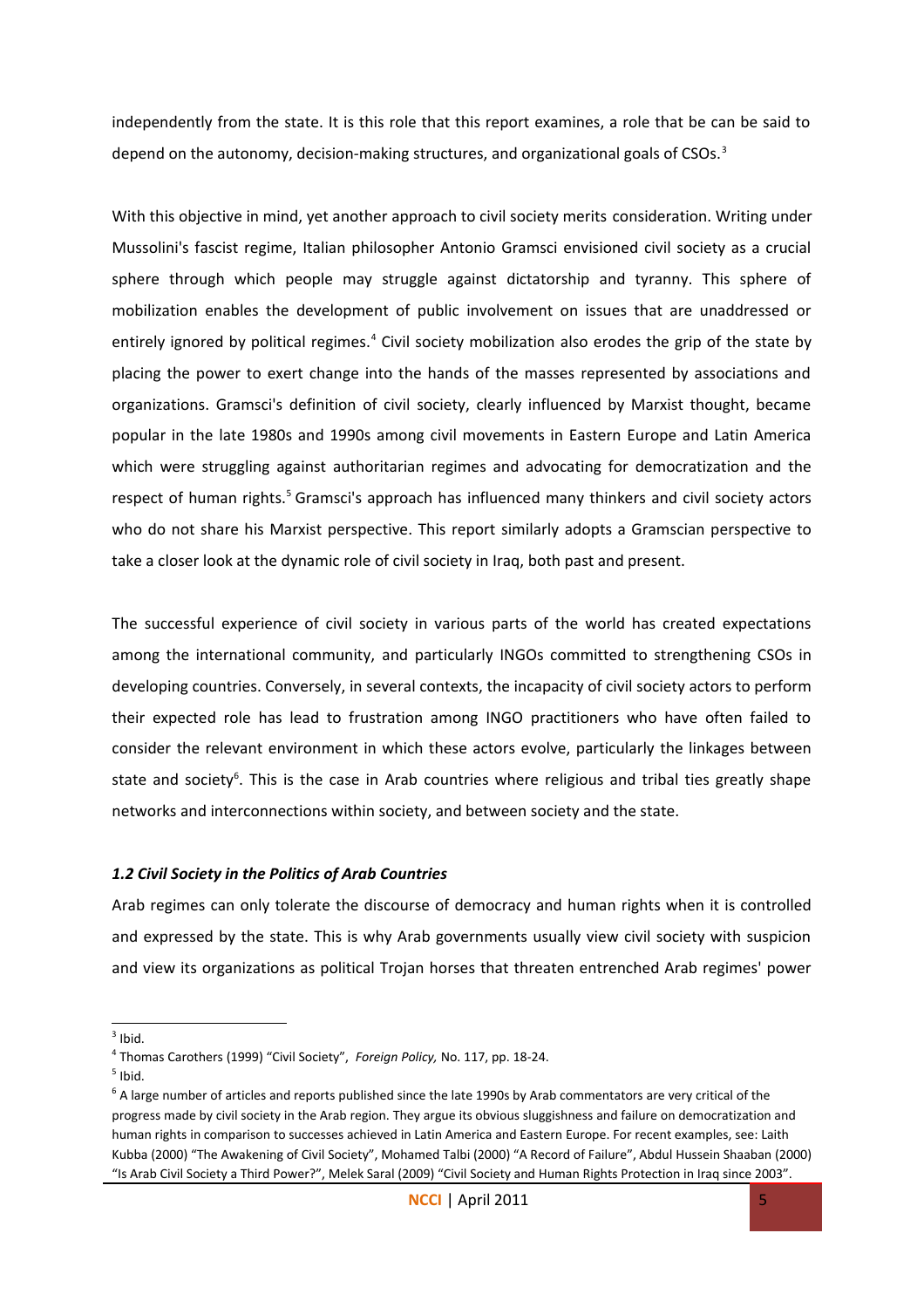and "security." Repression is often the state's response, justified with legal arguments and judicial measures that rarely meet international standards of legality.

The emergence of liberal trends in several Arab countries in the 1980s was reflected in greater levels of freedom of the press, policies more tolerant of the freedom of association, and improved levels of transparency within political processes. This relaxation has been analyzed as the response of Arab regimes who anticipated public unrest in the face of a growing economic crisis, mainly caused by a significant drop in oil prices. It seems that a warning signal came from countries of the Eastern Bloc, where unrest erupted following deteriorated standards of living.<sup>[7](#page-5-0)</sup> The extent to which Arab regimes' liberalizing policies were genuine, temporary, tactical, or controlled remains questionable.

Expectations of the capacities of civil societies within Arab countries - and specifically Iraq -should be adjusted to the limitations imposed by "regime-states". Such regimes directly control state institutions to protect their own interests and to secure power.<sup>8</sup> To control and repress democratic initiatives, regime-states often use robust and coercive forces, to which they allocate colossal financial support. <sup>[9](#page-5-2)</sup> For states that rely on an oil rent, or receive aid from oil producing countries, repression has been a cheap and easy option.

Evaluating the extent to which civil society development has the potential to impact the transition from authoritarian to democratic rule in the Arab world is challenging because democracy is still limited in most Arab countries.<sup>[10](#page-5-3)</sup> In terms of civil society development and democratic reform, it is frequently assumed that their growth is inversely proportional to the power of the state. However, in the Arab world, this indicator is not only crude, but also largely invalid. In those Arab countries where civil societies have grown considerably over the past two or three decades, the process has been accompanied by an even more significant strengthening of state control over society. In the region, unlike what has happened in some other parts of the world, the authoritarian control which governments exert upon all levels of society is a hard fact that makes any expectation of civil societies' impact on the democratization process highly theoretical at present.

This reality calls for a serious reconsideration of expectations about the current capacity of civil societies in the Arab world. Coercive apparatuses and autocratic rule cannot be challenged by CSOs

<span id="page-5-0"></span><sup>7</sup> Emanuel Sivan (2000) "Illusion of Change", *Journal of Democracy*, Vol.11, No.3., pp. 69-83.

<span id="page-5-1"></span><sup>&</sup>lt;sup>8</sup> Sean L. Yom (2005) "Civil Society and Democratization in the Arab World", MERIA, Vol. 9, No.4, Article 2.

<span id="page-5-2"></span><sup>&</sup>lt;sup>9</sup> Henry Anderson and Filip Vikstrom (2007) " Olof Palme International Centre's Support to Civil Society Organizations in Iraq", Sida Evaluation Report 07/25.

<span id="page-5-3"></span> $10$  Yom, "Civil Society and Democratization in the Arab World".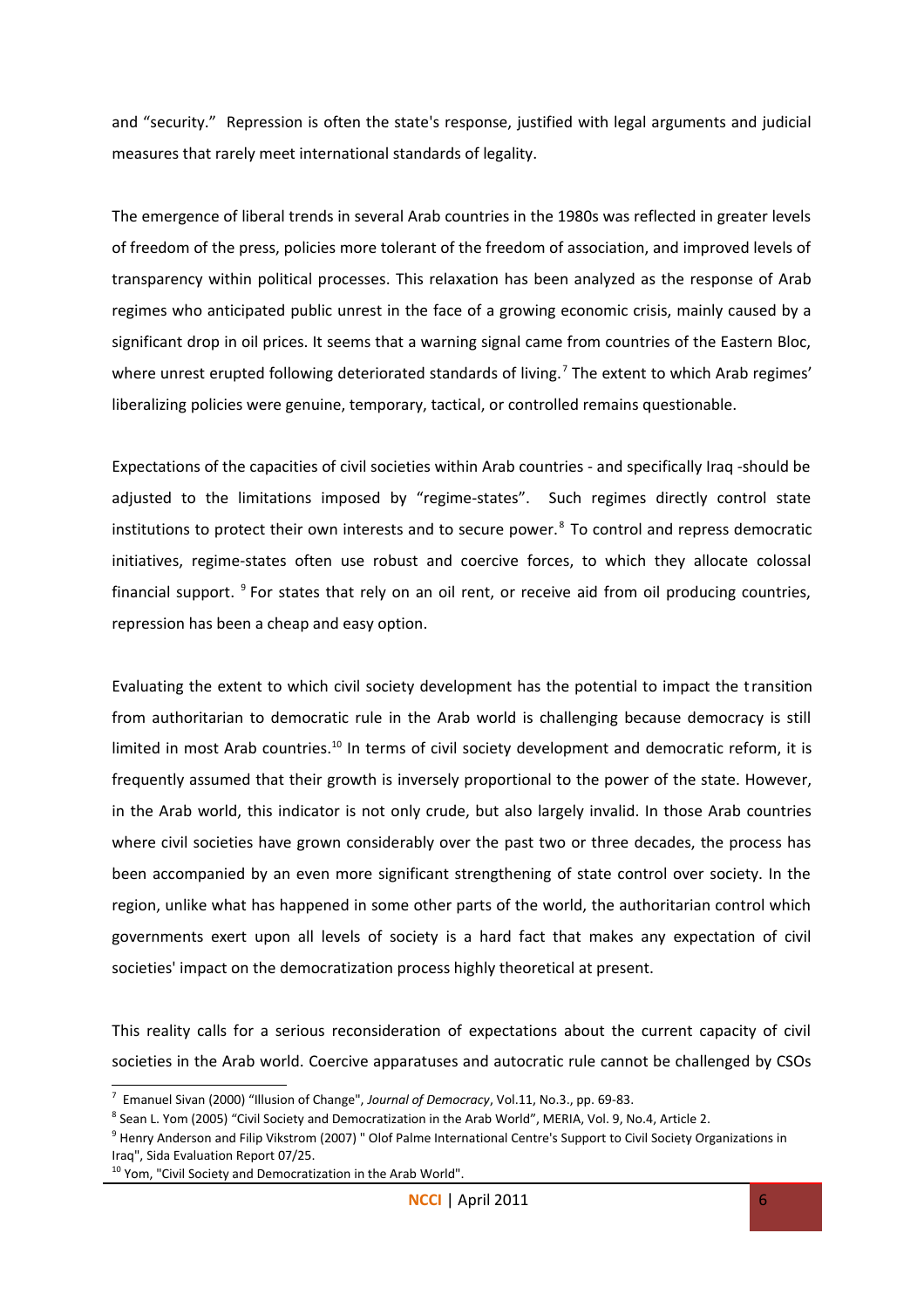acting alone, which would amount to attacking tanks with toothpicks. In this part of the world, it will take years before civil societies reach the stage where they can start delivering and playing their expected and desired role. Within such a context, there is certainly scope for international donors and INGOs to help civil societies strengthen their position vis-à-vis political regimes. Capacitybuilding, exposure to and representation in international fora and, when possible, financial support, are all avenues which must be pursued as part of a long-term vision.

### **2. Civil Society in Iraq: A Historical Perspective**

The Iraqi population is often described along ethnic lines as composed of Arabs, Kurds, Turkmen, and other smaller ethnicities. Some experts describe Iraq as divided along religious lines, with Muslims (of the Shi'ite and Sunni sects), Christians, Yezidis, Mandaeans, and other smaller faiths and sects. Kurds and Turkmen (who are Sunni Muslims in their majority), along with Christians and Yezidis, are largely based in the northeast. Arabs (Sunni and Shi'ite) are mainly based in central and southern Iraq. Smaller ethnic and religious minorities coexist in different parts of the country.

Members of each ethnicity are not unified by faith or even by sect within that faith, and their geographical presence is not exclusively confined to specific regions, but rather extends to mixed areas, particularly in urban centers. Furthermore, several social ties cut across faiths, sects and/or ethnicities. This is the case with tribal or clan affiliations, social classes, regional identities, or attachment to a particular religious figure, such as *marja*'s (references) among the Shi'ites. Both religious and tribal social structures form the basis of very ancient forms of civil organizations aimed at ensuring mutual support between members of specific groups.

Finally, many other social connections are built on common interests - professional, intellectual, and social - and bring together people of various religious or ethnic backgrounds, for example in clubs or associations. The establishment of the Iraqi state in 1921 was a major phase in the development of inter-ethnic, inter-religious and inter-tribal ties. Iraqi and Arab nationalism quickly spread and took precedence over traditional forms of civic activism. Nationalism was the vector of popular expression against Ottoman rule. It was central in the 1920 revolt against the British occupation (that had started in 1917) and in the formation of ideological parties, such as the Iraqi Communist Party and the Arab Socialist Ba'ath Party. In parallel, religious identities formed the basis of other political groupings, such as the Muslim Brotherhood and several Shi'ite movements that also expressed nationalist claims. Between the creation of the Iraqi state and the fall of the Ba'athist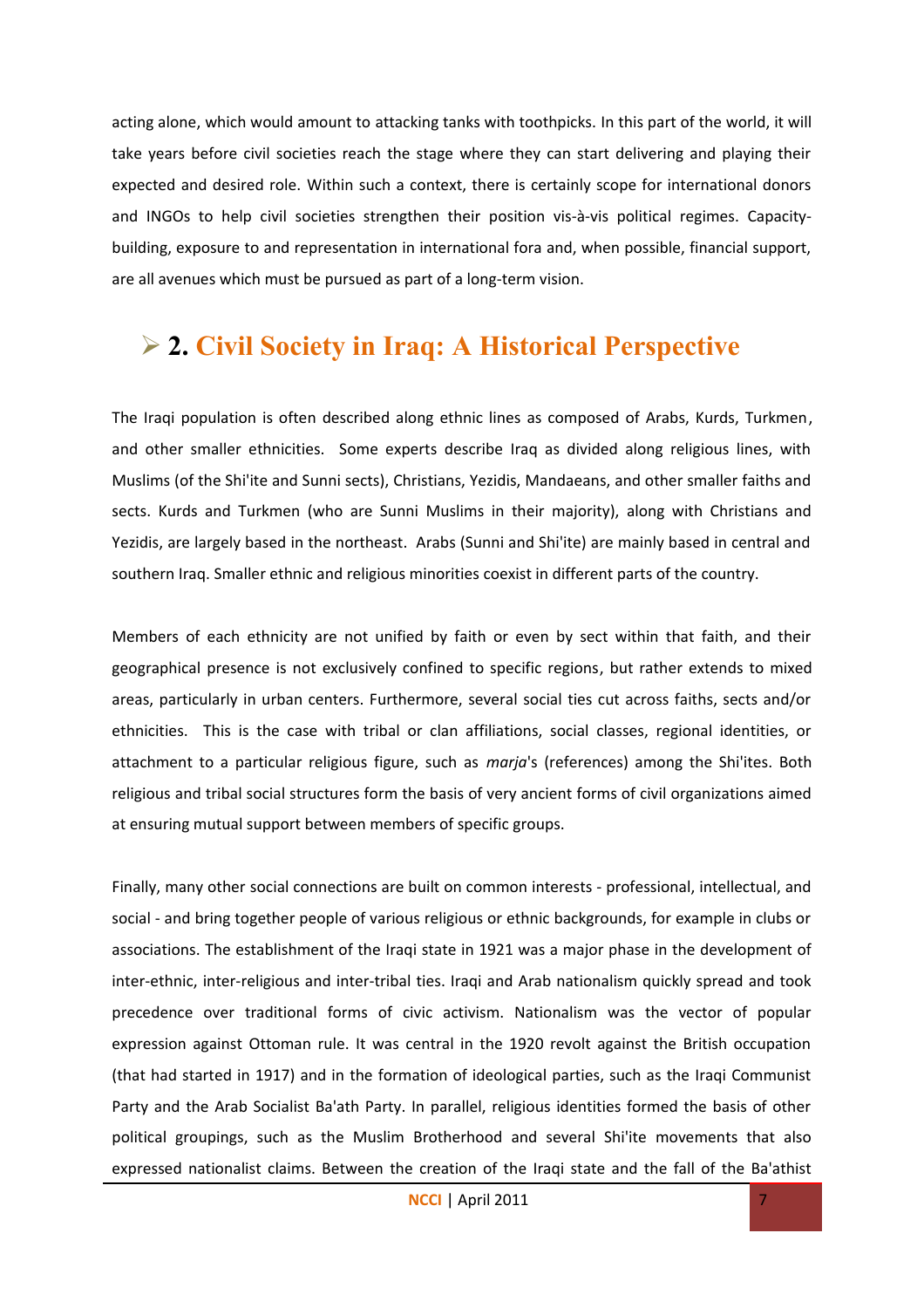regime in 2003, Iraq underwent three main political phases, which are generally known as monarchic, republican and Ba'athist. These political phases profoundly influenced the development and role of both traditional and modern CSOs.

The following subsection (*2.1*) looks at Iraqi CSOs based on modern political ideologies, social claims, and organizational forms as they emerged with the formation of the Iraqi state. The next subsection (*2.2*) focuses on traditional forms of civil organization, and namely those based on religious and tribal solidarity.

### *2.1 Modern forms of civil society organizations*

During *the monarchic phase (1921-1958)*, the middle class and educated urban communities expressed civil activism within ideological parties and politicized groups similar to those present in neighboring countries: the Iraqi Communist Party, the Ba'ath Party that championed Arab nationalism, and a number of Sunni and Shi'ite political movements. These parties were active in community institutions and organizations, such as trade unions, and were well placed to mobilize the population against the monarchy and the British who backed it.

This period also witnessed the creation of major modern associations and civil organizations that did not contest the regime, yet expressed social and political claims. This was the case with the Women's Revival Club (1923), the Iraqi Red Crescent Society (IRCS) created in 1932, the Al Al-Bayt Schooling Association (1950), the Women's Rights League (1952), the Muslim Sisters Association, and the Muslim Boys Association. These groups held regular campaigns in favor of the needy, democratic rights, education, and social solidarity.

The monarchy was supportive of organizations that delivered social support to the public and expressed moderate political claims that were considered nonthreatening to the political order. Some organizations were even established or led by members of the regime, or by social and economic circles close to the monarchy. By contrast, organizations with an ideological agenda were subject to close surveillance from the authorities, who prevented members from crossing a red line on sensitive issues that had potential to weaken the state. Yet during the monarchical period, it can be said that CSOs generally enjoyed more freedom in terms of operations and much less governmental pressure than during any subsequent period in Iraqi history.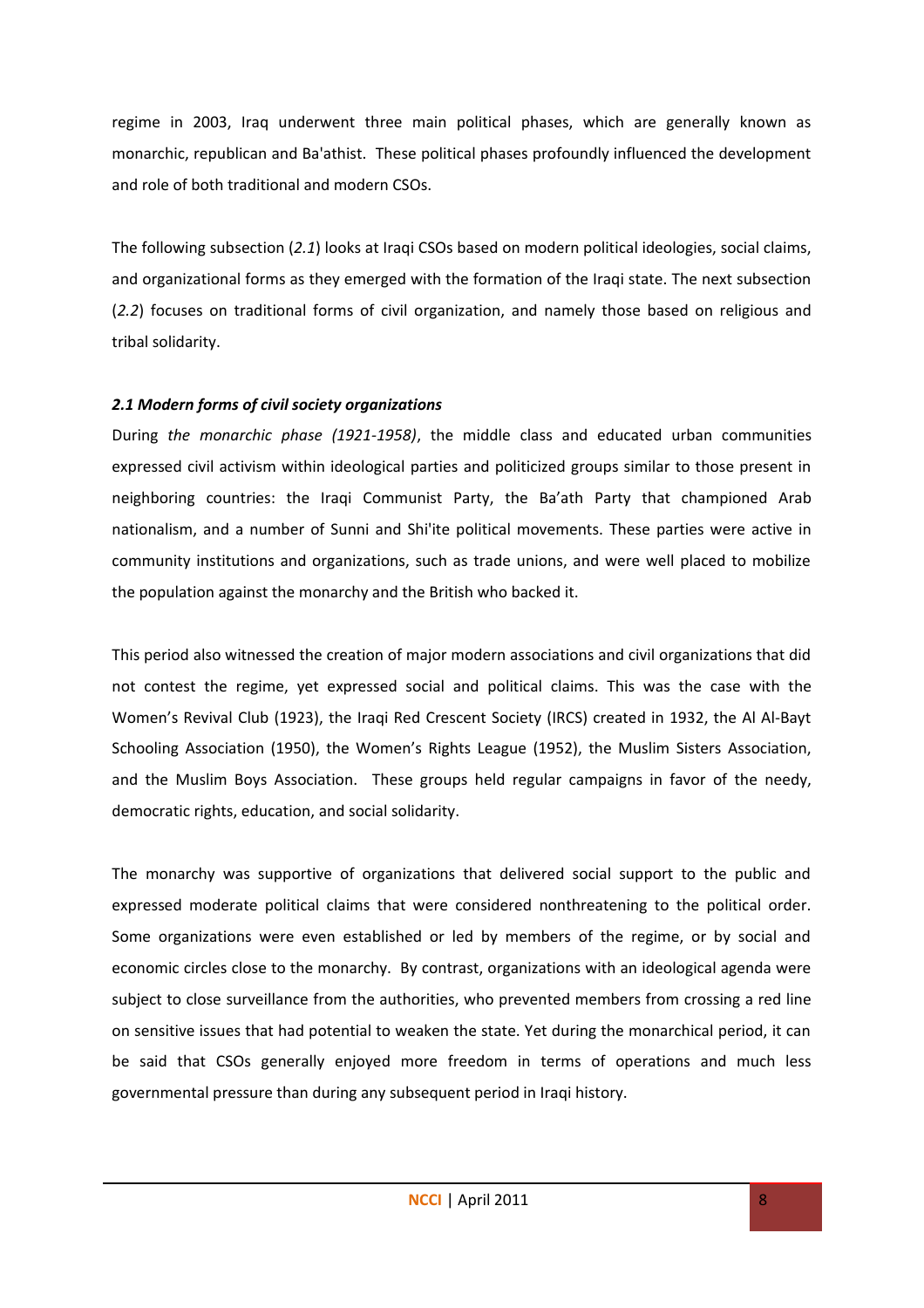*The republican phase (1958-1968)* witnessed political instability in the form of political assassinations, several failed coups, and three successful military coups that resulted in regime changes. Any analysis of civil society development during this phase is significantly limited and complicated by this political turbulence.

Brigadier Abd al-Karim Qasim seized power from the monarchy in 1958, proclaimed a republic, and ruled as Prime Minister until he was himself overthrown by a coup in 1963. During this initial stage, known as national republicanism, the anti-monarchic front, composed of political parties that had joined forces to overthrow the regime pre-1958 $^{11}$  $^{11}$  $^{11}$ , disintegrated. Major factions fiercely fought against each other to gain greater stakes in the country's leadership, leading to increased polarization between the Ba'athists, the Communists and Islamic parties.

This hostility was reflected within the CSOs that splintered along ideological lines between the Ba'athist and Communist parties. Civil activism became an arena for political confrontation, as opposed to an independent forum for the voice of the people.

Qasim was overthrown in February 1963 by a coalition of Ba'athists, army units, and other pan-Arabist groups. Abdul Salam Arif, who had played a leading role in the anti-monarchic coup, then allied himself with the Ba'ath Party to rule Iraq. There was an atmosphere of political revenge against supporters of Qasim, Communists, and other groups that had formed in opposition to the monarchy. Consequently, repeated purges disrupted governance.

The final stage of the republican experience began in November 1963, when Abdul Salam Arif led a new coup to get rid of the Ba'ath party and sent its leaders to either prison or exile. After Arif was killed in an accident in 1966, the presidency was left in the hands of his brother, Abdul Rahman. Thereafter, the state machinery began to experience more stability.

The term "republican era" is in fact misleading. Military-dominated politics characterized Iraq throughout this period, and very little was done to develop democratic institutions or to restore Iraqi civil society, which never fully recovered from these years of political upheaval.

In 1968, a coup brought the Ba'ath Party back to power, inaugurating *the Ba'athist Phase (1968- 2003)*. Officially still a republic under the Ba'ath party, Iraq witnessed catastrophic wars,

<span id="page-8-0"></span> $11$  The role that this front played in the coup that overthrew the monarchy is not entirely clear.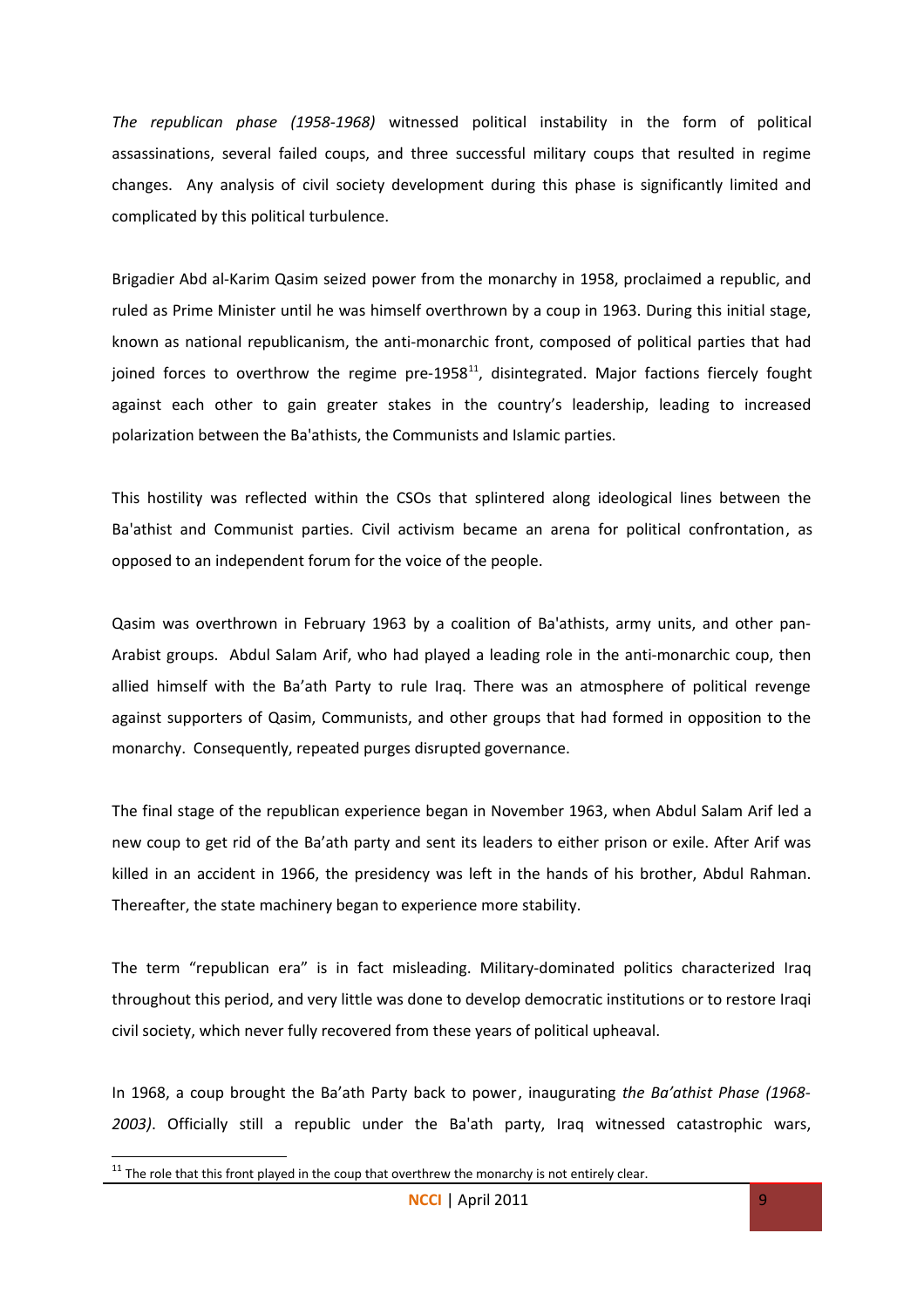international sanctions, and overbearing dictatorship that stunted any possible growth for an already damaged civil society.

The new regime was quick to bring civil society under its control, mainly via three measures:

- The containment and control of preexisting organizations through a policy of invitation and intimidation. Rewards were offered in exchange for loyalty and submission, and punishment exerted upon recalcitrant elements.
- The creation of new associations and organizations, mostly called "popular", under the umbrella of the Ba'ath party. A high ranking central office in the Political Bureau of the Ba'ath, called the Office of Popular Organizations, was tasked to supervise and oversee these organizations. The Ba'ath National Command also had central offices for youth and students, workers, farmers, and other categories of the population.
- The repression and/or banning of groups and parties who failed to abide by the aforementioned measures.

As a result, the development of an independent civil society was utterly thwarted in favor of supporting organizations closely linked to and monitored by the government. Organizations that threatened the *status quo* were forced out under the pretext of violating the law and endangering national security.

Following the complete nationalization of Iraq's oil industry in the early 1970s, state revenues increased considerably and the government created a highly developed public welfare system. Education was provided through a centrally organized school system and was free at all levels, including tertiary. School and university enrollment grew rapidly. The Iraqi Ministry of Health controlled a vast network of medical facilities, employing most medical professionals in the country and offering free preventive and curative health care. Vast numbers of workers were covered by social security. In addition, pensions were paid to retirees and disabled persons, and compensation was provided to workers for maternity and sick leave. By contrast, rural areas were generally underserved by the state's public welfare system.

Centralization and state control of public welfare stood as ideological pillars of the Ba'ath Party's socialist doctrine and were central to the way the party conceived of the relationship between the state and the people. While the emergence of a social welfare system was a significant achievement for Iraq, it further suppressed the role of civil society at the community level, as the Iraqi people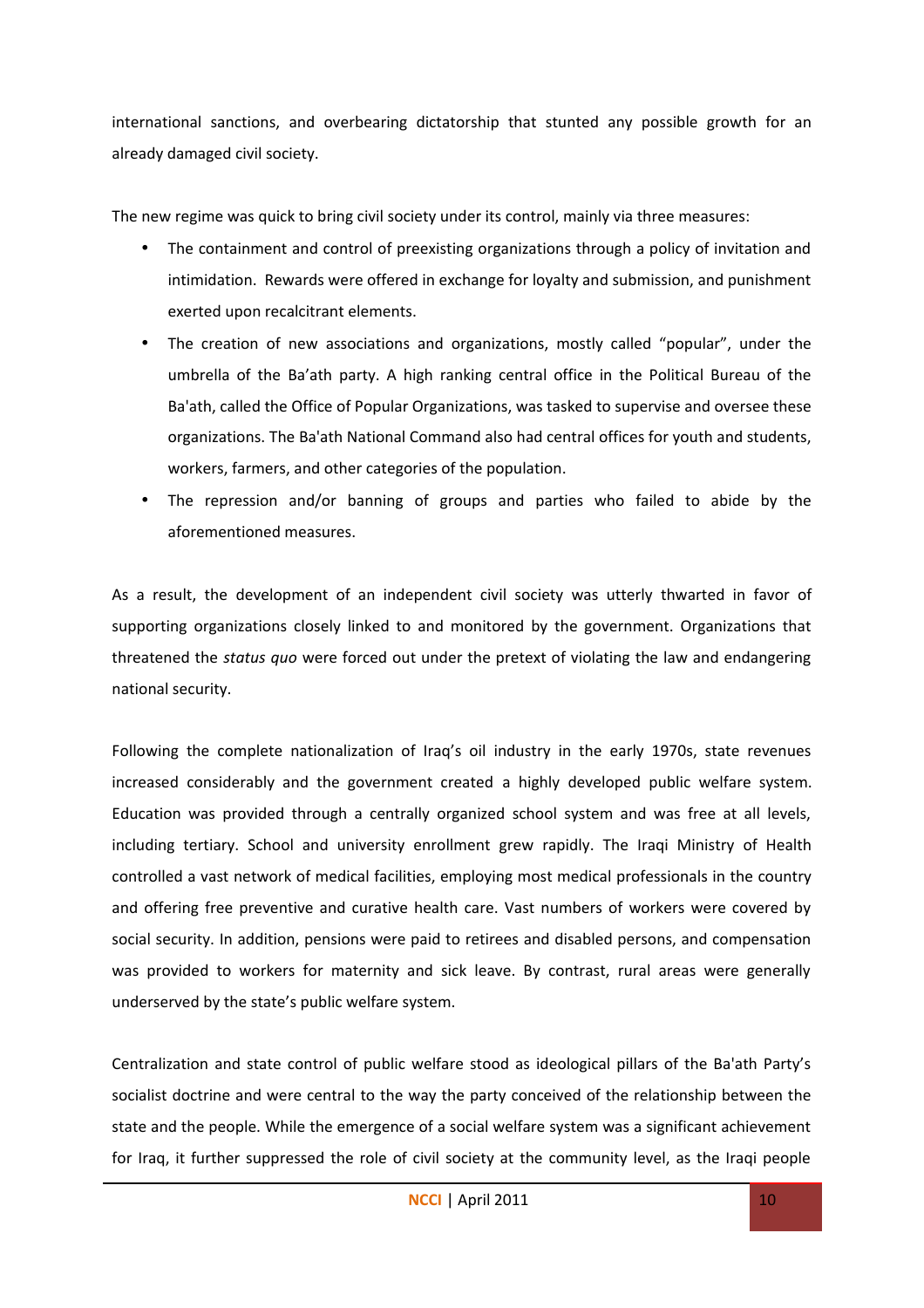began to view the central government as a reliable service provider. This social contract held as long as the state was able to perform its role of redistributing national resources (namely oil revenues) in the form of socioeconomic development and welfare. The social contract was also held in tact by a repressive apparatus that suppressed any claim to another type of relation between the state and society. In fact, the Ba'ath party's political domination obstructed civil activism, and tightly controlled and contained non-politicized civil organizations that had survived through the previous republican phase's turmoil.

During the previous republican period, some powerful national organizations managed to sustain a reasonable level of unilateralism and independence in status and operations, such as the Iraqi Red Crescent Society (IRCS) and a number of cultural and educational societies. Under the Ba'ath regime, they could not completely resist the severity of pressure from the state's power and institutions, and therefore had to compromise (see below).

New legal requirements were introduced for cultural societies and schools to ensure that their programs and activities were in line with the regime's agenda. For example, educational institutions run by religious communities (particularly Christian) were nationalized and had to adopt the national curriculum. Organizations that refused to comply were closed. Few cultural organizations, other than those emanating from the Ba'ath structure, managed to stay in operation. Their patrons were members of prominent families who were accepted or controlled by the state. Activities were restricted to cultural events aimed at the urban elite and taking place in private homes. In other, more liberal contexts, these circles might have evolved into cultural foundations. In Ba'athist Iraq, however, the autocratic regime could not tolerate any such development taking place outside of its centralized structure.

The capacity of the state to deliver welfare was strongly reduced following the Iraq-Iran War, during which the country's resources were mainly channeled into the war effort and the country's oil infrastructure was severely compromised by fighting. The state's capacity was further hampered by thirteen years of international sanctions imposed by the UN Security Council as a result of Iraq's invasion of Kuwait in 1990. This near-total embargo banned all trade and financial resources, except for certain medications and, "in humanitarian circumstances," foodstuffs.<sup>[12](#page-10-0)</sup> The state could no longer provide basic services to the population, mostly due to the lack of funds and resources at its

<span id="page-10-0"></span> $12$  The embargo banned many other items, such as ambulances, clutches, eyeglasses, computer supplies, books, periodicals, and chlorine (a necessary chemical for treating water to make it suitable for drinking). For a more comprehensive list of prohibited imports into Iraq during the sanctions period, see: <http://www.iraqwar.org/list.htm>.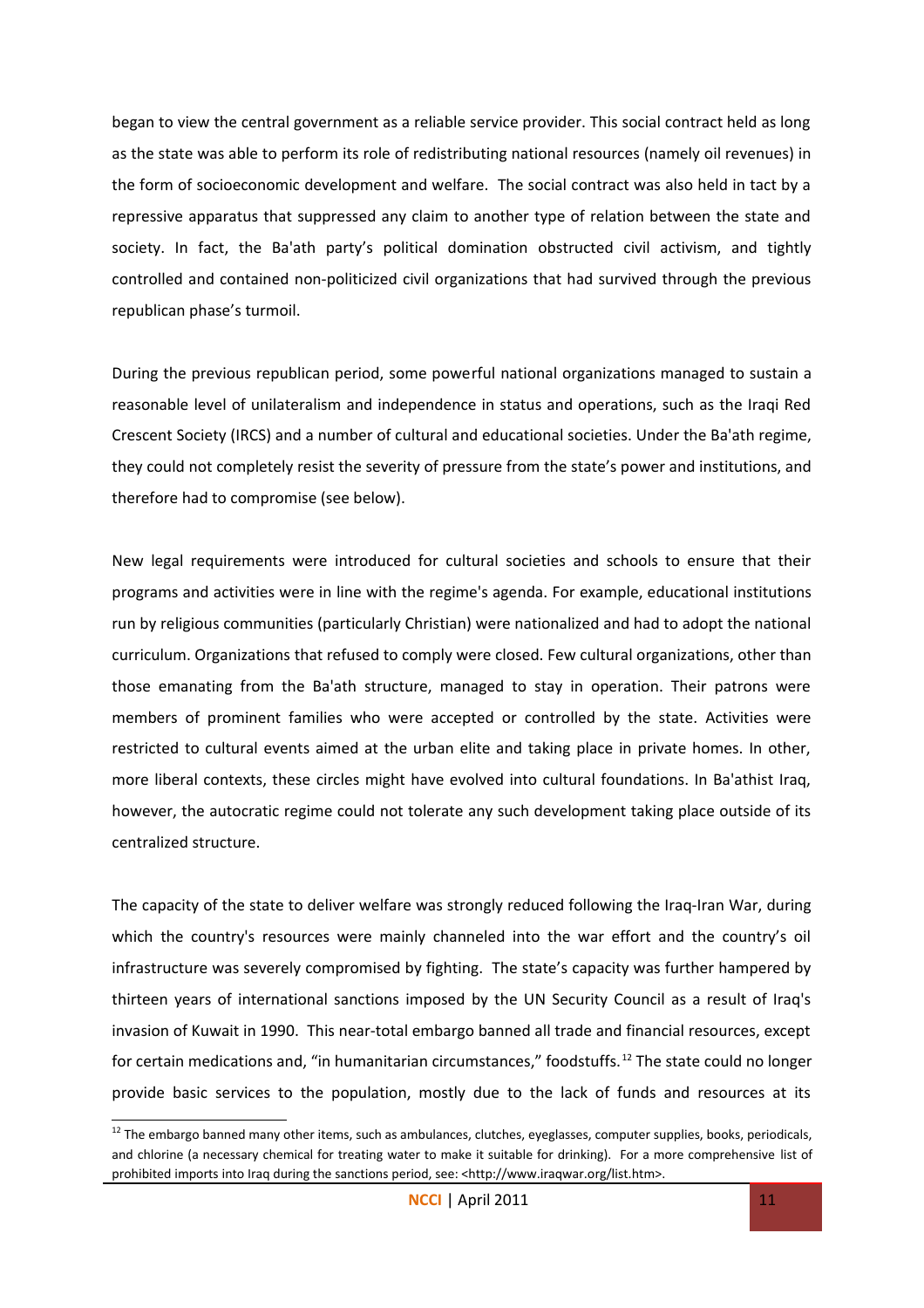disposal. Instead, it introduced a food distribution system that provided for the very basic needs of Iraqis: each citizen was allocated rationed food items with a minimal caloric value, and selected households also received non-food items.

What shook people's confidence in the government was not so much the harsh effects of the sanctions, rather than the widely perceived immoral occupation of Kuwait and the following humiliation of the Iraqi military in the First Gulf War. Yet as the state's ability to provide for the people declined, knock-off effects such as the "brain drain" ensued, whereby skilled professional and academics left the country in search of better living standards. Emigration of the educated middleclass further impaired the reactive and organizational capacity of civil society.

Iraqi civil society therefore did not benefit from a reduction in state capacity during this period of hardship. Only a few limited and isolated religious associations managed to organize themselves, often underground.

During the sanctions years, a few international humanitarian agencies - including a handful of INGOs such as the ICRC, CARE, and Première Urgence - were permitted to operate under the Iraqi government's strict control and oversight. As for United Nations (UN) agencies, the Iraqi people generally associated them with the sanctions, and therefore viewed them with suspicion and mistrust.

Iraqi Kurdistan was an exception to this pattern. In Duhok, Sulaymaniyah and Erbil, modern forms of civil society activism had a unique opportunity to emerge. In 1991, the region became *de facto* independent from the central authority in Baghdad $^{13}$  $^{13}$  $^{13}$  to be led by a young and inexperienced government. Newly formed CSOs capitalized on the weak political environment, and effectively provided humanitarian assistance by delivering basic health and social services. They were supported with resources and technical assistance mainly provided by international actors, such as various UN agencies and INGOs. However, as the Kurdish central authority began to consolidate, it started to gradually trim the ambitions of CSOs, and especially those organizations focused on promoting democratic reforms and social justice.

<span id="page-11-0"></span><sup>&</sup>lt;sup>13</sup> This independence was the result of the enforcement of a no-fly zone by the US and UK over most of the northern region following the 1991 Kurdish uprising against Saddam Hussein's regime.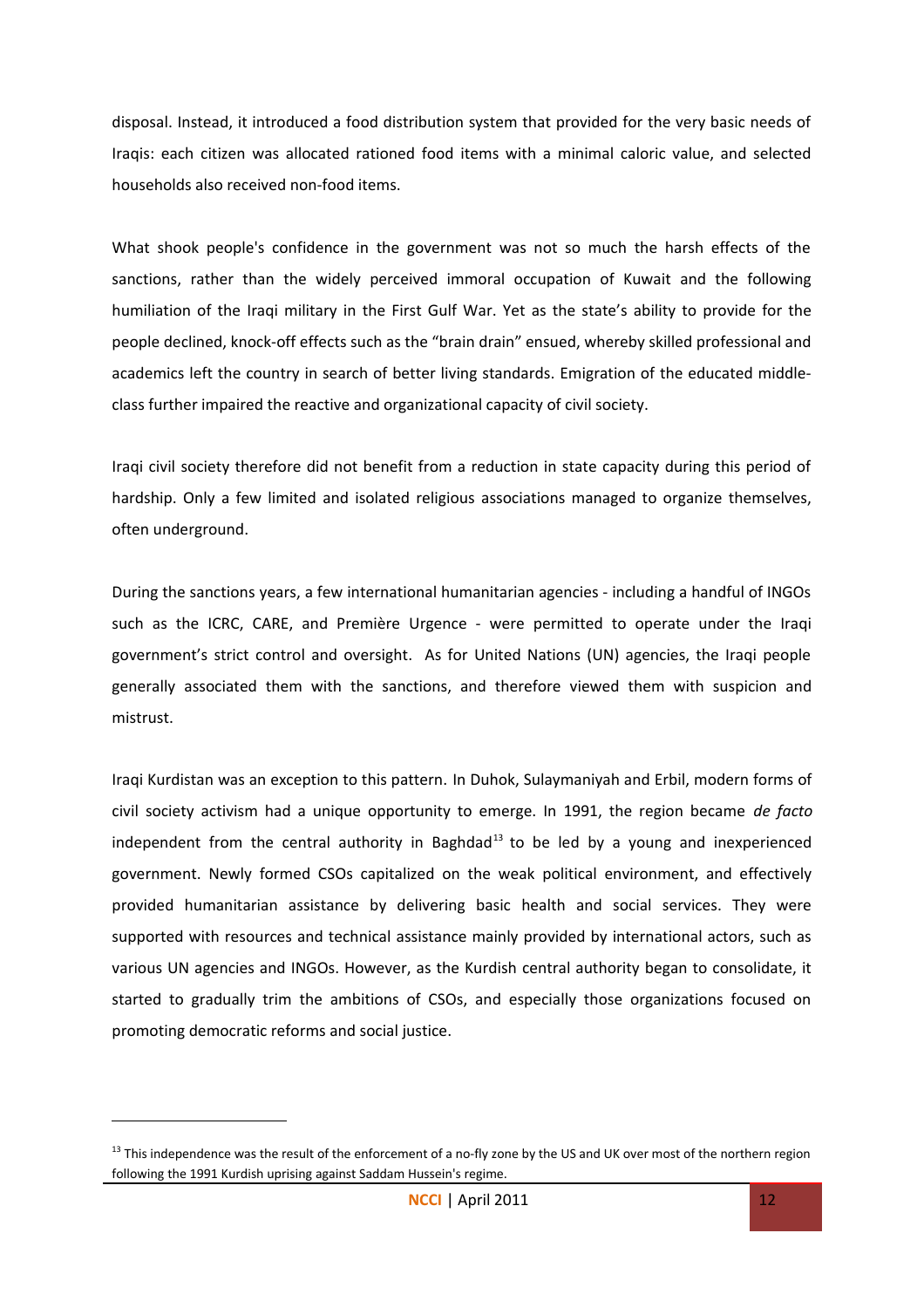#### *2.2 Traditional Civil Society Organizations*

Besides political parties and modern associational forms that emerged in Iraq in the 20<sup>th</sup> century, what can be called "traditional CSOs" have existed for centuries in the form of charitable or social associations assisting those in need. Such organizations have generated support for their activities based on tribal and religious obligations, and some have demonstrated resilience in the face of centralizing rule.

Traditional community-based charitable or solidarity associations aim at providing social support to members of specific groups based on *inherited identities* (religious or tribal) and *obligations*. As such, they do not easily fit with the concept of civil society prevalent in Western thinking, which is based on *voluntary* association beyond traditional social structures. Yet, as will be argued in some detail below, such traditional organizations represent an important legacy of social involvement in Iraq that should not be disregarded as irrelevant to the discussion on civil society and social mobilization in post-2003 Iraq.

Charitable support to community members in need is deeply imbedded within the traditions of all religions, and is particularly central to Islamic practices across ethnic groups. Regular religious events promote solidarity amongst the community. Religious centers also often provide the necessary services to those in need within the community, such as education and social support. The Islamic *zakat* or *khumus* (mandatory alms-giving), and the Christian '*ushur* (tithes) have historically been the main means of subsidizing charitable bodies to help the poor, the orphans, the widows, and those with disabilities or special needs. Similar practices exist among other Iraqi religious groups, such as the Jews, Mandaeans, and Yezidis, in which organized charity is a faith-based obligation. Furthermore, the *sadaqa* (voluntary alms-giving) is well imbedded in the ethical and traditional principles of Iraqi society and widely practiced across religions and ethnicities.

The *waqf* (Islamic endowment) is one of the popular associations inherited from religious scriptures to manage and administer funds and estates that Muslim individuals or the state donate to the community. In the majority of Muslim countries, including Iraq and its Arab neighbors, such endowments have been organized and controlled by a governmental ministry. Many governments aim to directly control such civil associations especially when the latter combine a religious dimension with sizable funds and enjoy broad support from the population.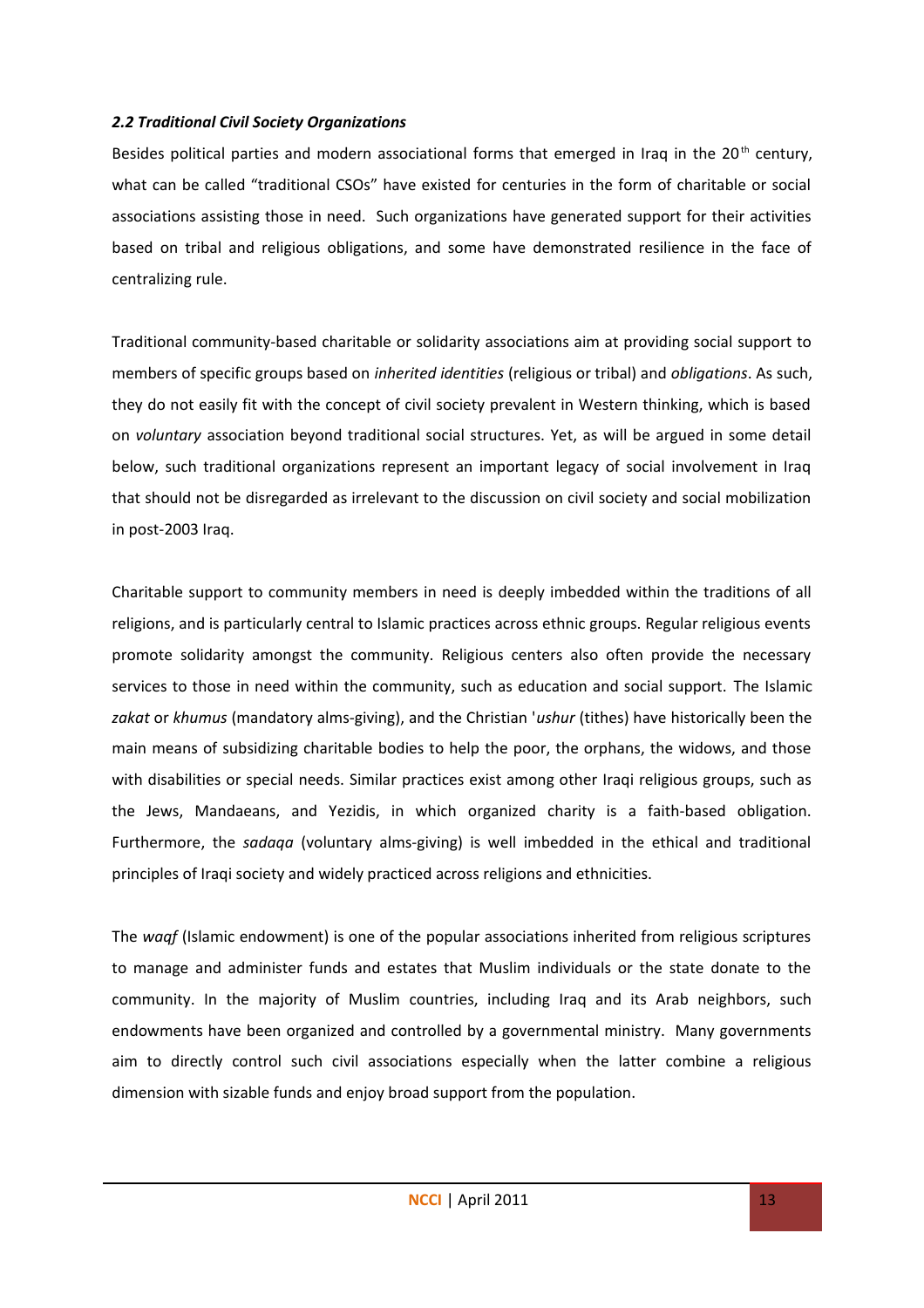In Iraq, official religious endowments were, until very recently, limited to Sunni Muslims. However, other sects (namely the Shi'ites) and faiths (including Iraqi Christians) possessed comparable systems that operated independently from state control. These forms of organized or individual charity existed among both the Arabs and Kurd.

Religious charitable organizations maintained a pivotal role well into the monarchic and republican periods. However, the Ba'ath regime weakened their influence considerably. Many were officially forced to close, but survived state oppression by unofficially lying dormant under the protective blanket of religious institutions. They resurfaced with their basic structures relatively intact after the fall of the previous regime.

This process was largely visible among Shi'ite communities, and specifically in governorates south of Baghdad where groups that gather around religious figures (including Ayatollahs Al-Hakim, Al-Kho'ei, and Al-Sadr) informally continued to collect and distribute charitable donations.

Sunni charitable organizations also faced assimilation pressures from the central authorities and district party offices, and particularly when the "Return to Faith Campaign"<sup>[14](#page-13-0)</sup> was implemented following the Shi'ite uprising of February 1991 in the south.

Tribal structures, which are prevalent among all ethnic groups in Iraq, continue to influence associations of popular solidarity that are dedicated to members of a specific kinship group. Charity or solidarity funds supported by affluent members have been used to pay for medical treatment, as well as helping widows, orphans, and old people within the community. These bodies are normally governed by tribal dignitaries, who are generally well-respected by their tribe's members, wealthy, and connected with influential people at the state level.

The sheikh's *mudhif* (the reception place of a tribe or tribal section leader) is in itself an institution used as focal point for gathering and discussing common interests, essentially on agricultural or territorial issues. From the monarchic to the Ba'athist period, some tribal leaders diverted from the original goal of such gatherings and preferred to play the government's and local authorities' interests against their own followers in exchange for royalties and territorial benefits. However, the sheikhs' politics did not weaken the overall social role of the tribe. Instead, the tribe's networks of solidarity continued to provide support and assistance based on kinship.

<span id="page-13-0"></span><sup>&</sup>lt;sup>14</sup> This religious campaign was launched by the Ba'ath party on a national scale after the First Gulf War.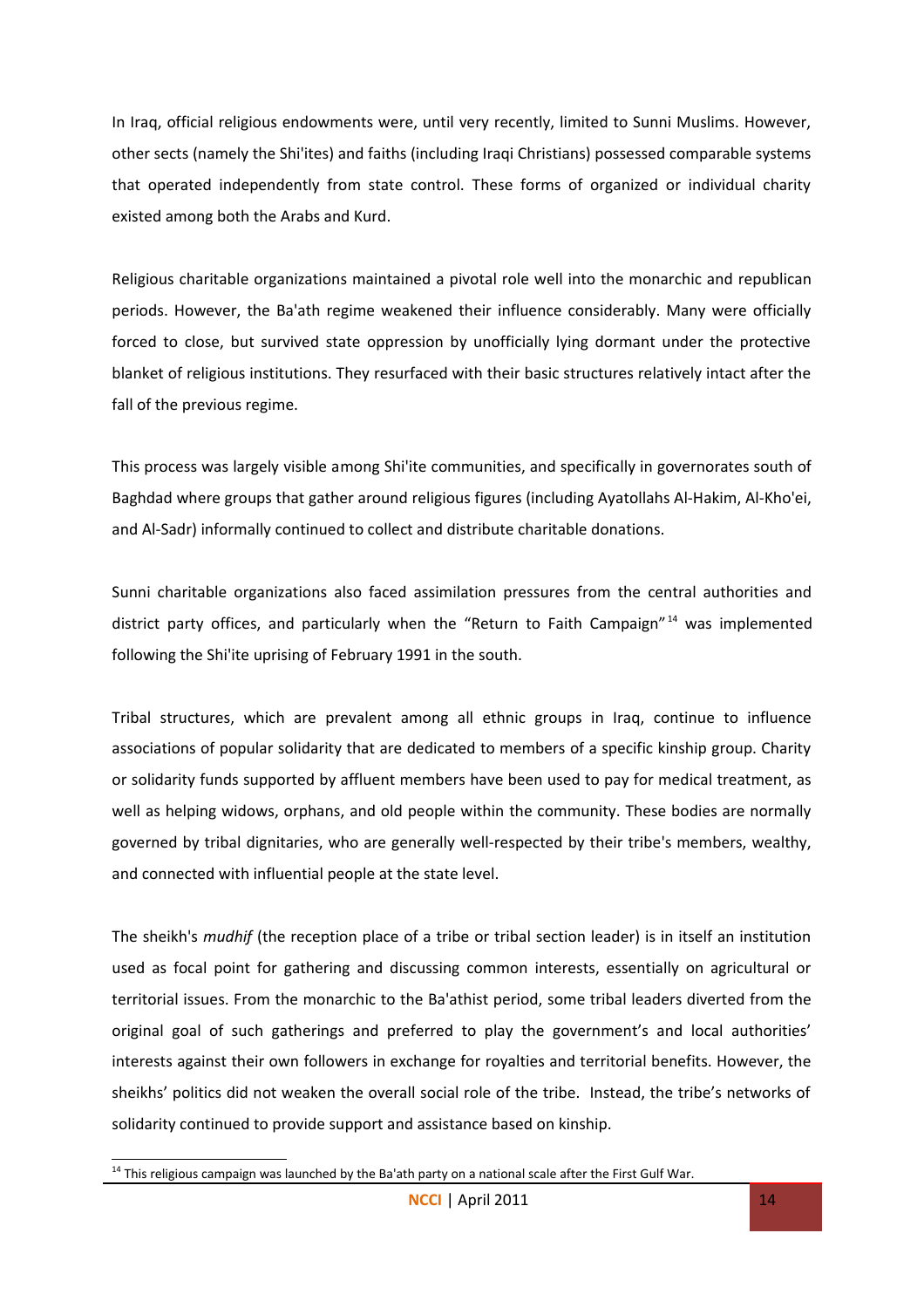When considering the role and resilience of tradition forms of civil organizations, a distinction needs to be introduced between urban and rural areas, and between social classes. With an increase in oil revenues, the Ba'athist state started to provide services to the population, especially in expanding urban centers. This resulted in the gradual decline in importance of religious and tribal associations in cities, where different religious, tribal and ethnic communities were mixed and part of the large middle class. This phenomenon sharply contrasted with that in rural areas and lower class urban neighbourhoods - such as what is today known as "Al Sadr City" in the suburbs of Baghdad-, which were generally populated with recent immigrants originating from the countryside. In such areas, social solidarity continued to occur predominantly within tribal and/or religious structures.

Finally, one must take note of the major Shi'ite religious centers, including the holy cities of Najaf and Karbala, and the neighborhood of Kadhimiyeh in Baghdad. Although urbanization and the development of state-sponsored social organizations have affected these areas, the role of religious organizations also remained important. In particular, religious seminaries (*hawza*-s) were allowed to function (under close state monitoring) throughout the Ba'athist period.

### *2.3 Iraqi Civil Society Post-2003 Invasion*

The US-led invasion and occupation of Iraq, which officially began in March 2003, was a crucial turning point for Iraqi civil society. The breakdown of the Ba'athist state, sudden absence of political control, emergence of a humanitarian crisis, and influx of INGOs and donors are all factors which prompted the creation of numerous new CSOs.

It is estimated that somewhere between 8,000 and 12,000 such organizations were registered within the years following the invasion. The Coalition Provisional Authority (CPA) soon formed a Committee for Civil Society Organizations in an attempt to institutionalize state support for these new bodies.

The emergence of civil society as an active participant in Iraq's recovery and development became a highly popular theme amongst key actors. While the manifestation of an extensive civil society is generally considered a progressive step in development, Iraq's civil society has been a highly contentious and controversial issue post-2003. Many NGOs were formed as a reaction against the former regime, as proxies for political parties in power, or as opportunistic ventures aimed at gaining access to the massive amount of humanitarian aid that was pouring into the country. This reality poses questions about the degree of independence, efficacy, capacity, and professionalism of these organizations.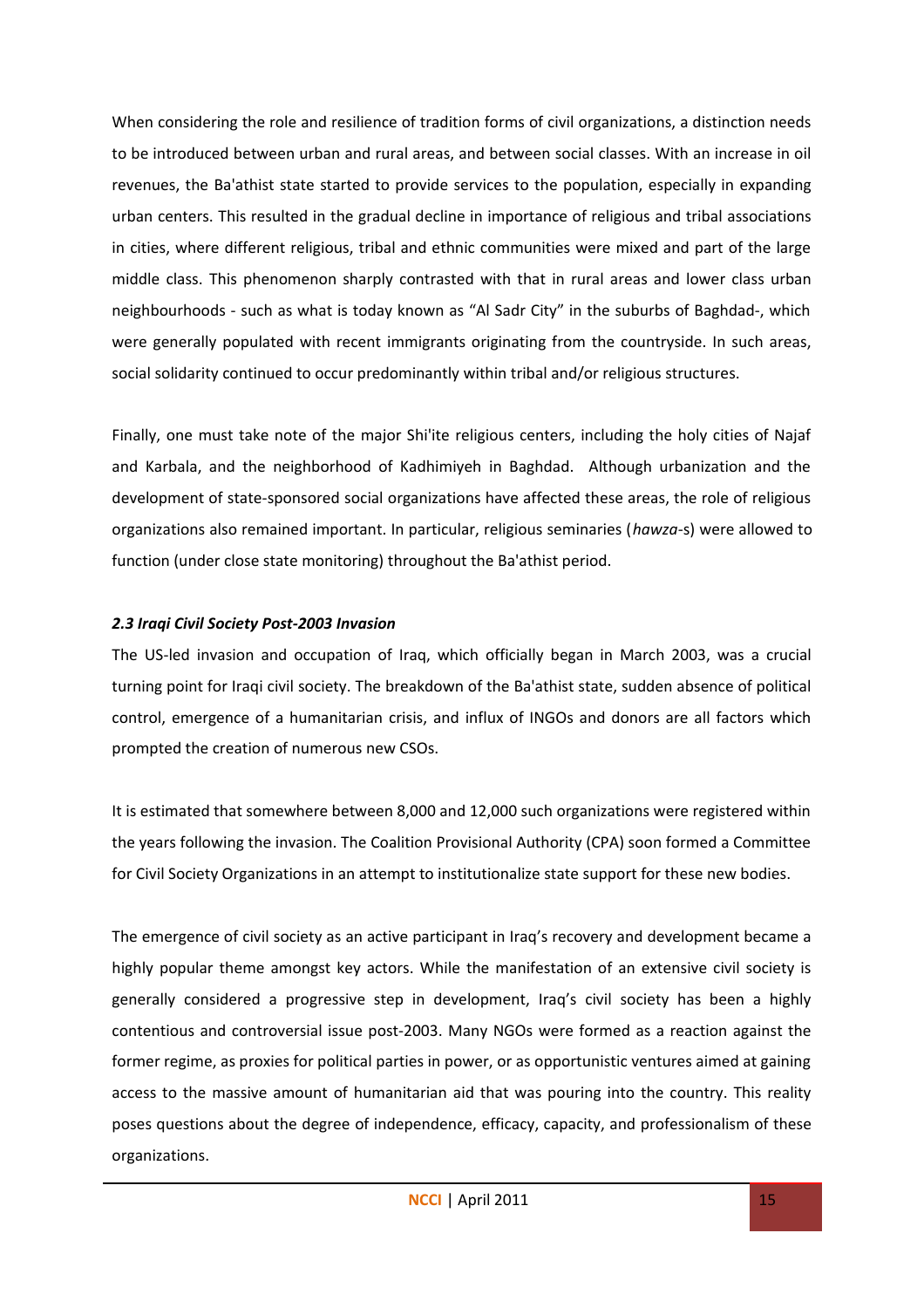The very first group of local NGOs were formed as civil society's branches of political parties and groups that participated in the first power-sharing agreement. Many of these NGOs continue to assume governmental functions and control state agencies at the local, regional and national levels. Their growth closely reflects ethnic and religious/sectarian trends and divisions in Iraq's political environment.

NGOs affiliated (officially or unofficially) to political parties frequently claim to be independent and impartial. However, their sources of funding and political support remain non-transparent. NGOs' missions and agendas provides clues about their affiliation, of which the Iraqi public is generally aware. With a long tradition of relying on the state and its network of social organizations, Iraqis do not object to these connections, as long as NGOs effectively perform their service delivery roles. Furthermore, politically-affiliated NGOs benefit from the protection of those militias operating under political parties. The work of NGOs is therefore territorialized as they can only deliver their services in areas securitized by the party patronizing them. Many political organizations perceive affiliation with NGOs as a highly effective way to seek representation and popularity with the people. This patronage system, which is deeply entrenched in Iraqi society, remains active at present.

The financial capacity of a local NGO is another indicator of its political affiliation. Since 2003, many NGOs have benefited from widely available government funds, and often assume an implementing partner role for government-run projects. Many political parties in power at the governorate level have created local NGOs, which they use as partners to implement various social welfare projects. This was the case with the Sadrists in Ammara (the capital of Missan governorate), the Islamic Supreme Council of Iraq (ISCI) in Najaf, the Islamic Party in Anbar, and other locally influential political organizations. In 2009, when local councils were reshuffled following provincial elections, the new parties in power created new local NGOs and many of the previously existing NGOs went out of business. This also occurred in Anbar, Basra, and several other governorates.

The second major dynamic which has fueled the rapid growth of national NGOs is the international humanitarian community's pressing need to find local partners for project implementation. Civil society is considered a concept new to Iraq by the majority of donors and INGOs that approach Iraq with a democratization agenda. This dynamic has highly influenced Iraq's preexisting approach to civil society and has prompted the creation of thousands of new local NGOs, which initially hoped to benefit from the promise of democracy and freedom, and from billions of dollars of support pledged by international donors. People had very little professional knowledge and awareness about how to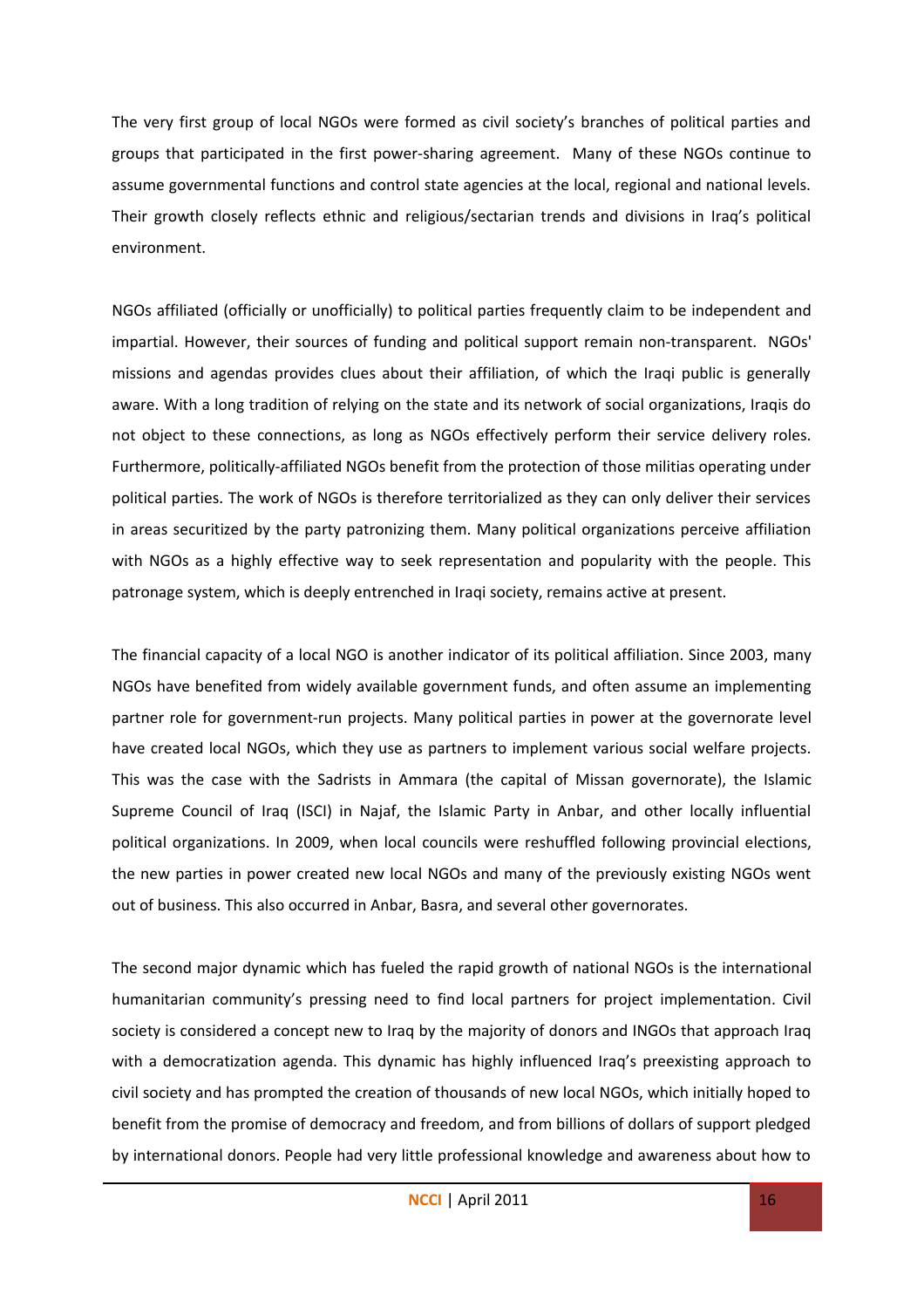run and manage these types of organizations, or about the complexity of Iraq's legal and institutional environment. The country lacked access to literature on NGOs, the new concept of civil society, or what is commonly referred to as "capacity building." As a result, local organizations have come to heavily rely on INGOs for training and skills development. This further drew the development of some Iraqi civil society sectors away from their historical and cultural roots, and toward a less indigenous, more westernized version of civil society.

Perhaps the best way to critically analyze Iraqi civil society today is through discussing their complicated operational modalities and the working environment of NGOs. This discussion will revolve around three key principles that form the backbone of humanitarian engagement: independence, voluntarism, and participation/representation.

#### *2.3.1 Independence*

A limited number of NGOs in Iraq can be described as truly independent from the state, or from ethnic or religious constituencies, and as having a broad base of acceptance and support within the Iraqi population as a whole. Out of the 8,000 NGOs estimated by the Norwegian Refugee Council (NRC) to be active in the country, the NGO Coordination Committee for Iraq (NCCI) considers only a small fraction to be impartial, non-religious, and non-political groups<sup>[15](#page-16-0)</sup>.

As argued above, a large number of NGOs retain political affiliations, with some acting as the charitable arms of politicians or political parties that are represented in the government. Many other NGOs, even without political affiliation, are strongly linked to sectarian ethnic and/or religious groups. This affects the geographical distribution of the organizations and of their programs in relation to the demographic make-up of the country. It can also limit their beneficiaries to specific, targeted sub-groups within the population.

In Shi'ite-dominated neighborhoods such as Al Sadr City in Baghdad, many NGOs are visibly affiliated with specific mosques and religious figures (*marja*'s), or with the offices of political organizations (such as the Badr Brigades, Shahid Al Mihrab, and the Sadrist movement). Other NGOs are less visibly affiliated, but are still proxies for religious or political groups: they deliver relief and services in exchange for popular support to political actors. Wherever there is a link between the patrons of NGOs and the state, the former are highly dependent on the government. Therefore, NGOs frequently reflect the different agendas of various political parties in power, from which the NGOs

<span id="page-16-0"></span><sup>&</sup>lt;sup>15</sup> The NCCI Mapping Survey of Iraqi NGOs, conducted throughout 2010 by NCCI's Field Coordination Network in Iraq, identified 800 NGOs that can be considered 'active' in the field of humanitarian and developmental intervention.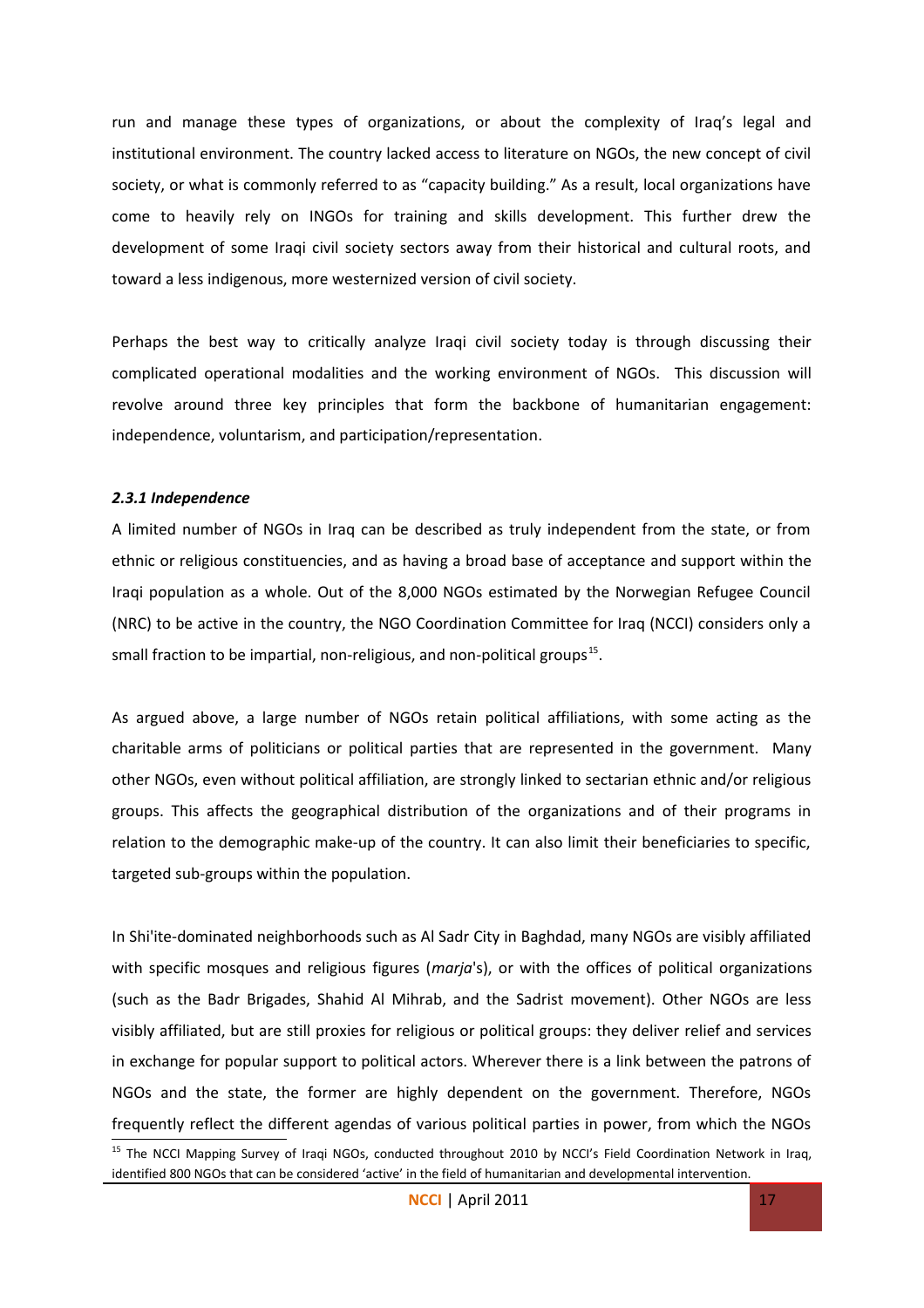receive their funding. Since these political groups are engaged in a power struggle at the national and governorate levels, competition is directly reflected on how these NGOs are perceived and accepted by the population. The critical position of NGOs in the Najaf and Karbala governorates since the Da'awa party took control of local political institutions, together with a recent dispute between the Da'awa-affiliated Governor of Najaf and the ISCI, is a clear example of this trend.<sup>[16](#page-17-0)</sup>

In Sunni communities, NGOs often serve specific tribal or regional constituencies, or are aligned with political parties or ideologies (such as Pan-Arabism, Kurdish or Turkmen nationalism, Communism, or Sunni Islamism) rather than with specific religious figures.<sup>[17](#page-17-1)</sup> Among both the Sunnis and Shi'ites, religious endowments (*waqf*s) present themselves as yet another factional category that has its own, affiliated NGOs.

Many organizations that provide services to Christian communities also exhibit similar subdivisions, and tend to narrowly target either Chaldeans or Assyrians as their beneficiaries.

Journalists, artists, lawyers, medical doctors, engineers, investors, sportspeople, and other professionals have their own organizations, which are mainly registered as unions, associations or committees. Most of these organizations exist in urban areas and bear the heritage of secularism. Additionally, many of these organizations are affiliated with political parties that do not have a significant stake or considerable representation in the current government. However, their independence is threatened by various groups inside the government that are attempting to seize control of their administrative boards. Similarly, the independence of an organization like the IRCS has been challenged by the Da'awa Party, which has taken control of its headquarters<sup>[18](#page-17-2)</sup>. Political competition and instability pervade those organizations which are losing their independence from governmental actors.

<span id="page-17-0"></span><sup>&</sup>lt;sup>16</sup> Family members related to Sadr El Din Al Qubanchi, the ISCI's senior leader and Imam of the Friday prayer in the holy shrine of Najaf, have been accused of committing serious criminal offences. This claim has placed him in conflict with Adnan Al Zarfi, a member of the Da'awa party and Governor of Najaf, and has evolved into a dispute between their respective parties in the governorate and the NGOs affiliated with these respective parties.

<span id="page-17-1"></span><sup>&</sup>lt;sup>17</sup> Unlike the Shi'ites, Sunnis do not recognize the authority of different *marja*'s (religious figures).

<span id="page-17-2"></span> $18$  During the Da'wa party's take-over, the Baghdad branch of the IRCS was raided by gunmen dressed like members of the Iraqi Security Forces who abducted seventeen IRCS employees. The fate of these employees remains unknown today.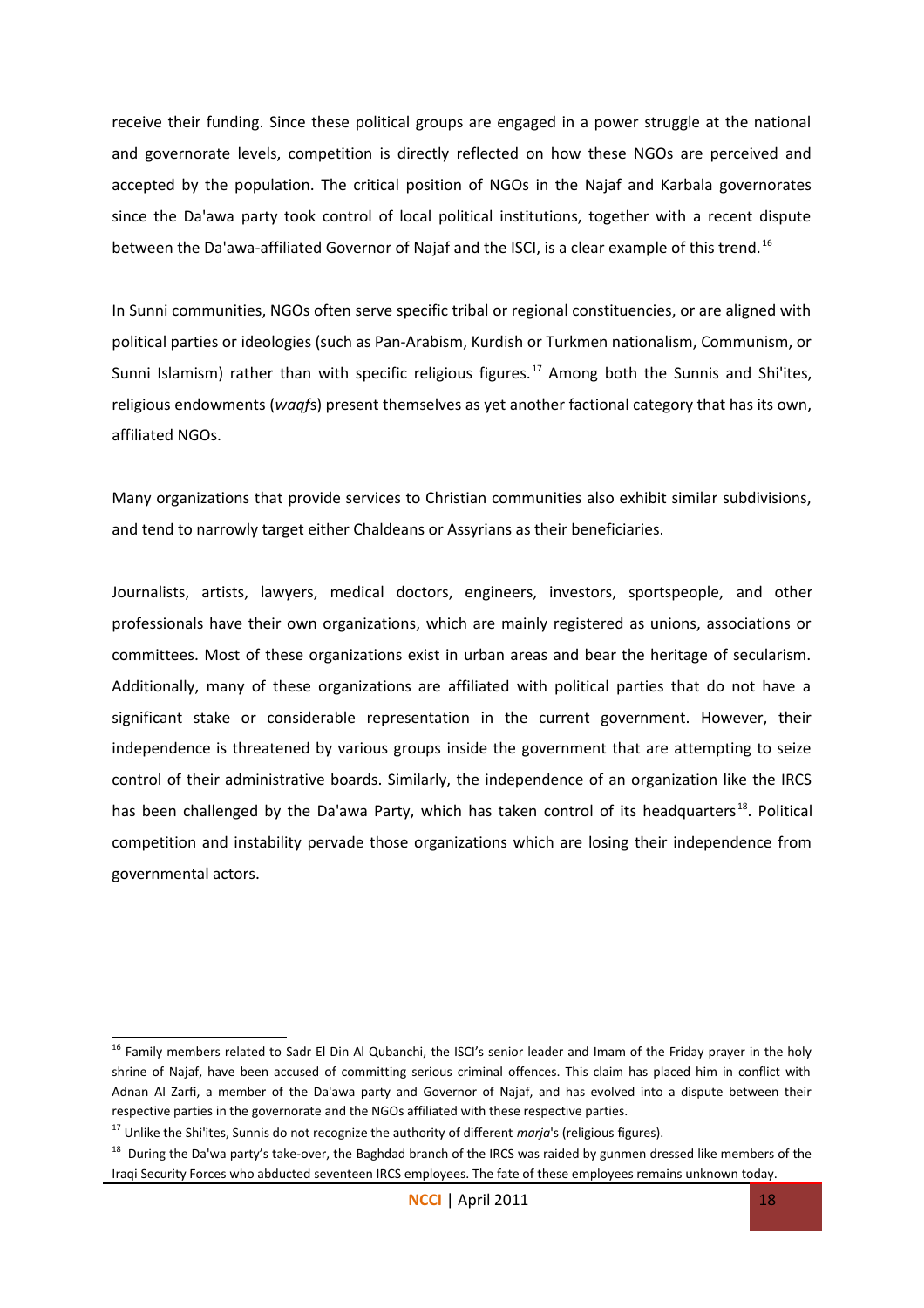#### *2.3.2 Voluntarism*

Voluntarism and financial independence from government sources are closely linked as illustrated by the case of the Iraqi Red Crescent Society (IRCS), which used to be the most prominent voluntary association in the country<sup>[19](#page-18-0)</sup>.

Since its establishment in 1932, the IRCS has made voluntarism an essential principle in its statuses and one pillar of its operational history. During the monarchic period, prominent members of the Iraqi royal family and members of the Iraqi elite actively participated in IRCS' activities, setting an example to follow. Thereafter, and until the fall of the previous regime, the IRCS was able to depend on a workforce of volunteers drawn from different segments of the society who helped develop community-based projects and respond to emergencies and natural disasters.

Another pillar of IRCS operations has been financial (if not political) independence from the Iraqi government. Donations and voluntary contributions represented a large part the IRCS's budget until the end of the monarchy. Thereafter, until the 2003 invasion, the IRCS primarily relied on revenues generated by vast estates and properties that had been donated by the Iraqi state in the 1930s. This is similar to the system of endowments (*waqfs*), but does not have a particular religious dimension. After the First Gulf War (1991), the IRCS started accepting donations from the International Red Cross and Red Crescent Movement in order to maintain its programs and its financial independence from the government.

After the 2003 regime change, the IRCS failed to collect revenues from its properties due to security issues. Consequently, the organization succumbed to pressure from the new government to accept public funding in order to continue its operations. This financial dependence, and an inflated annual budget of millions of US dollars, drastically reduced the IRCS' spirit of voluntarism. The IRCS now relies on paid staff, totaling about 3,000 people, and allows the government to intervene in its administrative affairs.

<span id="page-18-0"></span><sup>&</sup>lt;sup>19</sup> The IRCS was founded to replace the branch of the Ottoman Red Crescent in Baghdad upon the collapse of the Ottoman Empire and the beginning of British occupation in 1917. In 1932, the Mayor of Baghdad invited 150 Iraqi dignitaries and intellectuals to meet and consider establishing a Red Crescent Society, similar to those operating in more developed countries. The meeting elected 16 members who drafted the new society's laws and announced the IRCS' formal creation in February 1932. It was recognized by the International Committee of the Red Cross and the International Federation of the Red Cross and Red Crescent Societies in June 1934. For decades, the IRCS adhered to principles of neutrality and impartiality in relation to ethnic, religious and political groups and issues in conflict.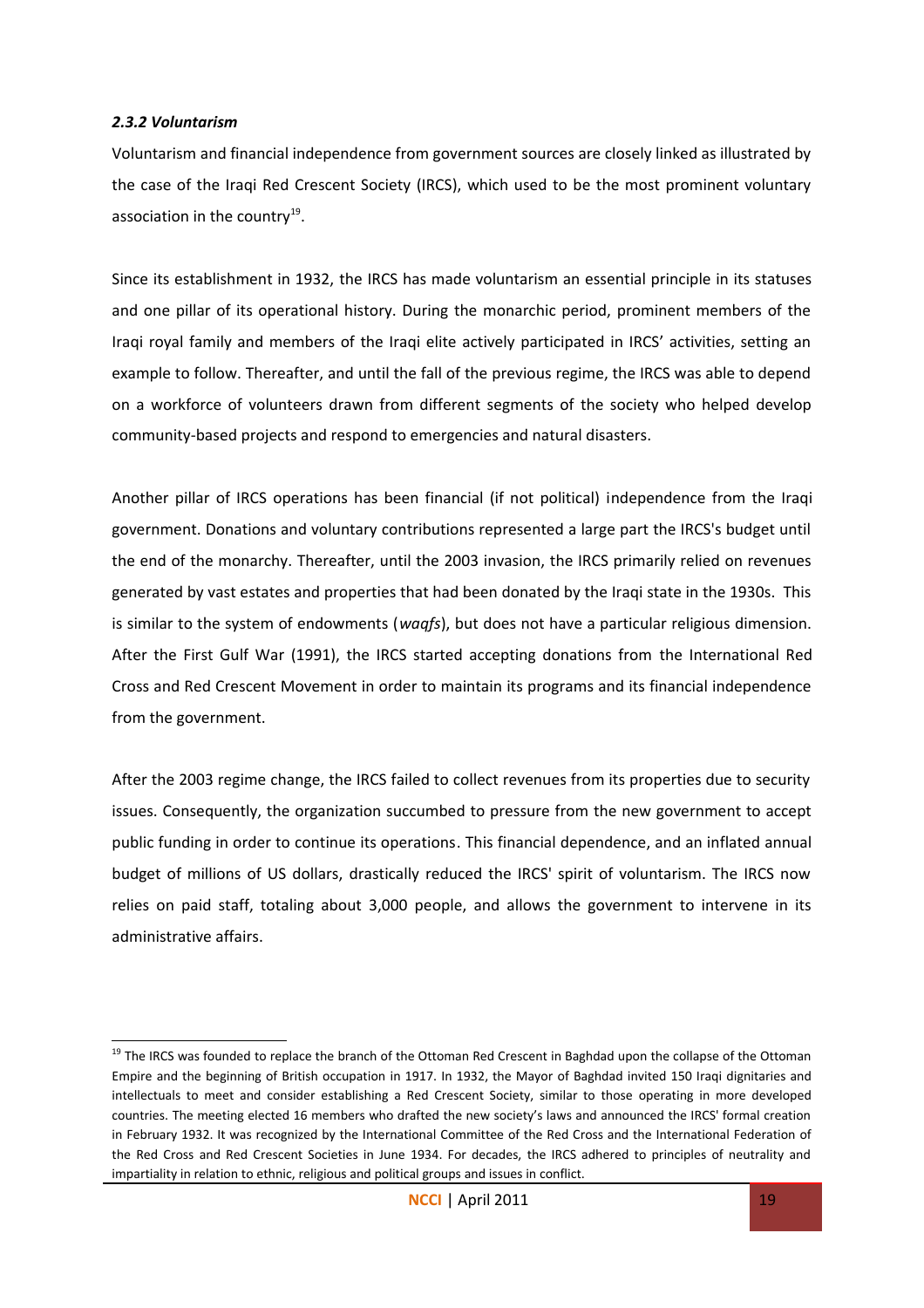#### *2.3.3 Participation and Representation*

During the Ba'ath era, membership in what are referred to as "popular organizations" (such as professional associations, women organizations, and student groups) became an essential way of advancing one's professional career. This was especially true for public sector employees, who were the majority of Iraq's workforce, for whom there was little choice but to join one of the partycontrolled sectoral organizations. Popular organizations were essentially semiofficial public bodies in which policies and programs were developed behind closed doors by a small group of people closely connected with the regime.

Quasi-compulsory membership in popular organizations created a distorted pattern of representation, inclusion and participation. On the one hand, involvement of members in these organizations' affairs was at best nominal, since the vast majority of members had no decisionmaking power. On the other hand, participation in official events and meetings, rewarded with professional positions and career promotions, was high.

Following the 2003 regime change, popular organizations witnessed a surge of interest from new political groups seeking to gain influence over them, subjecting these bodies to political and security challenges that are prevalent in the general Iraqi arena. A number of previous organizations were dismantled (such as the women, student, and youth associations), whereas other organizations (specifically professional associations) became the site of severe competition between ethnic and sectarian-based political parties. One example is the Bar Association previously controlled by Sunnis and recently taken over by the Sadrists. In the absence of a genuine process of national reconciliation, these associations will fail to play their representative role across the population's broad spectrum.

The Iraqi population, which has experienced major economic difficulty, sociopolitical turmoil, and insecurity since 2003, is generally loyal to any organization or party that is able or willing to assist them and provide protection. Large numbers of relief and assistance organizations, occupying the void left by the absence of relevant or efficient public institutions, serve as implementing partners for governmental bodies controlled by various political parties. Many of these NGOs have utilized public funds and the state apparatus to serve the agenda of various political parties.

This chain of patronage and opportunism leads to the false perception that politically-controlled NGOs have gained wide acceptance among the population. There is also a widespread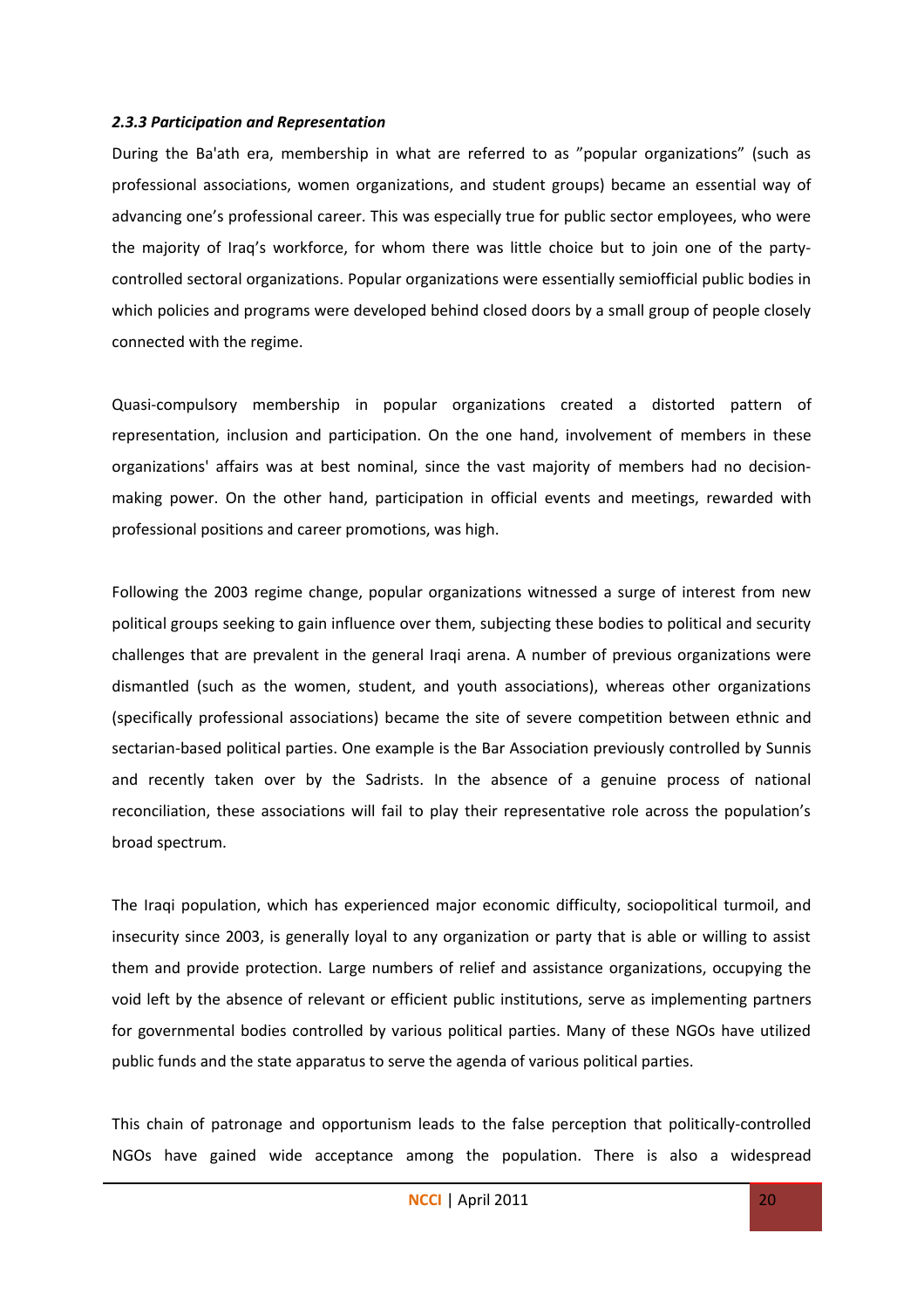misconception that such NGOs play a representative role in favor of their constituencies (or "beneficiaries"). However, such perceptions are undermined by the current situation, in which many NGOs are running out of local and international funding sources, or losing their political backing as certain affiliated groups fare poorly in elections.

### **3. Current Challenges Facing Civil Society in Iraq**

The most immediate challenges currently facing civil society in Iraq include the legal and institutional environment, democratic reforms and human rights, and government competency and capacity.

#### *3.1 Legal and Institutional Environment*

Commonly evoking national security and public safety as justifications for repression, the Ba'athist regime entangled CSOs in complex legal procedures that significantly limited the democratic space within which a healthy civil society could survive and operate.

Although the new Iraqi Constitution (2005) acknowledges and supports both the existence and operation of civil society institutions<sup>[20](#page-20-0)</sup>, successive Iraqi governments have failed to develop a legal framework in line with the Constitution and have continued to use and enforce legal texts and procedures inherited from the past regime.

Order 45 of the Coalition Provisional Authority (CPA) set the principle guidelines and standards for the creation and operation of CSOsin Iraq. This was followed by the creation of a State Ministry for Civil Society Organizations, the establishment of a committee for CSOs in the Council of Representatives, and the creation of a General Directorate of CSOs in the Prime Minister's office, which is charged with supervising CSOs' affairs.

In 2007, responding to the growth of CSOs, the government started reassessing Order 45. This review process lasted more than 3 years before materializing into a draft law in January 2010. After a round of heated discussions in the Consultative Council, the Parliament, the Council of Ministers, and the Presidential Council, a new law was finally approved in April 2010 and was actively enforced

<span id="page-20-0"></span> $20$  Chapter 2, Article 45 of the Iraqi Constitution states: "The State shall seek to strengthen the role of civil society institutions and to support, develop and preserve their independence in a way that is consistent with peaceful means to achieve their legitimate goals, and this shall be regulated by law."

 <sup>&</sup>lt;http://www.uniraq.org/documents/iraqi\_constitution.pdf.>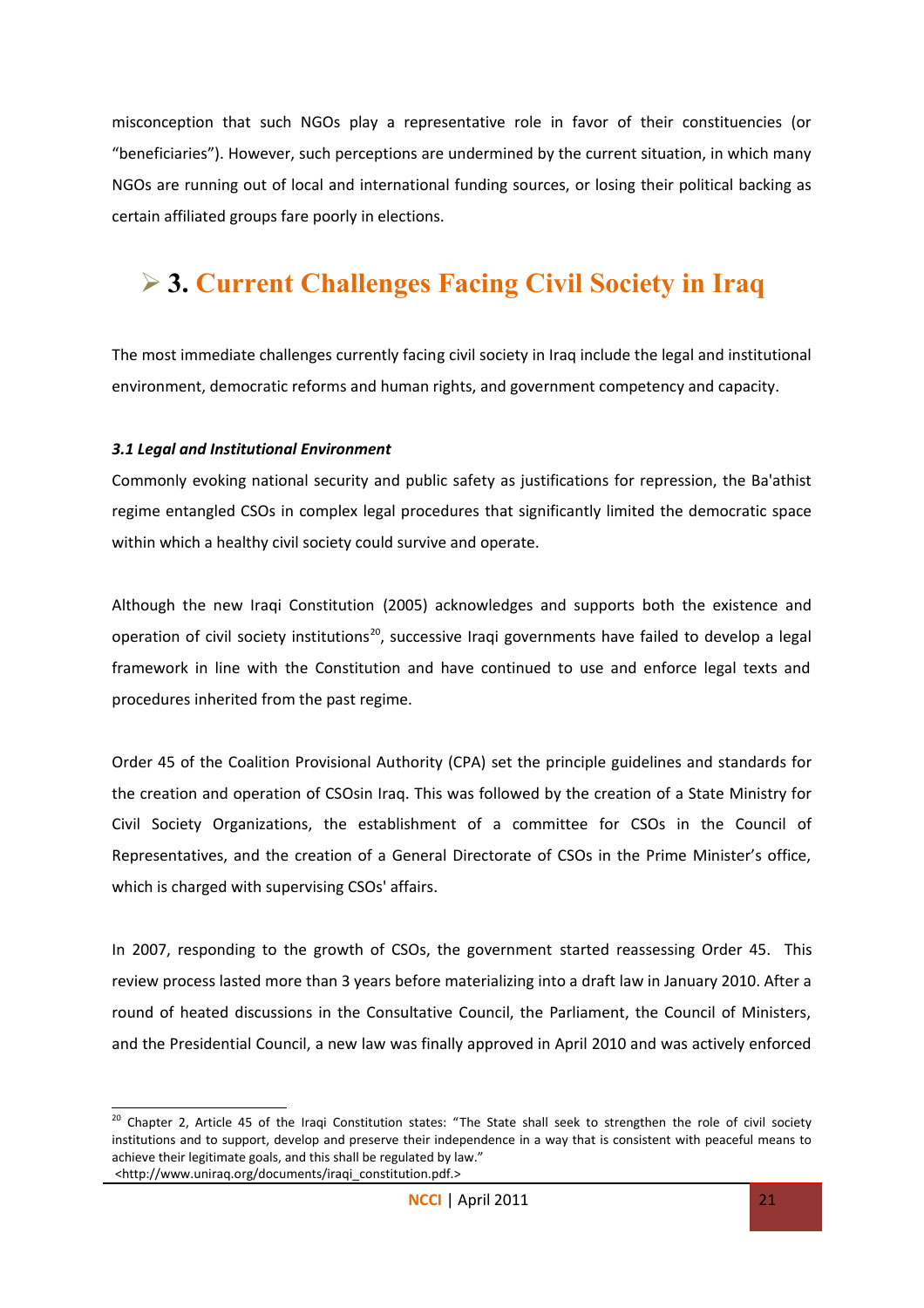some months later<sup>[21](#page-21-0)</sup>. The process of national consultation, along with international guidance, played an important role in writing the law and taking most of the relevant stakeholders' recommendations into consideration.

As could be expected, a number of NGOs, proxies for political parties (which are themselves proxies for a number or regional and international players), feel seriously threatened by demands for more transparency regarding their sources of funding. Other concerns revolve around stringent requests for details about employees and membership, in addition to issues relating to bureaucratic registration procedures, control over international partnerships, and operational freedom.

The issue of law implementation remains problematic. A large body of new laws has been approved by the Iraqi Parliament in recent years, such as the Law of Justice and Accountability and the Law of Provincial Governance. Many laws have been only partially implemented due to the lack of governmental capacity, competition between different governmental offices and administrative levels, and an absence of serious political will. The new NGO law lacked implementation regulations and detailed procedural guidelines for many months, which froze the NGOs registration process for as long.

In January 2010, the Iraqi Council of Representatives passed a new "Law on Non-Governmental Organizations" (Law No. 12 of 2010). The new NGO law was adopted after more than two years of intensive lobbying by international organizations and Iraqi civil society. Law No. 12 was officially ratified on the 2<sup>nd</sup> March 2010. However, it took the Iraqi Council of Ministers several months to pass sufficient implementation regulations in order to put the law into active enforcement. During this time, the registration process for NGOs was entirely frozen, which created difficulties for some humanitarian operations in Iraq.

In theory, the new law is considered as one of the best and most liberal NGO laws in the region. Yet, despite theoretical improvements in the NGO registration process, many NGOs are experiencing drawn-out obstacles that delay registration approval. NCCI estimates that approximately 20 NGOs are officially registered in Iraq as of the date of this publication. It is also important to note that Law No. 12 effectively cancelled all previous NGO registration, making it necessary for all pre-existing NGOs to re-register with the government. With the NGO registration freeze that continues today,

<span id="page-21-0"></span><sup>&</sup>lt;sup>21</sup> Non Governmental Organizations Law, No. 12-2010. <www.parliament.iq/dirrasd/law/2010/1212.pdf.>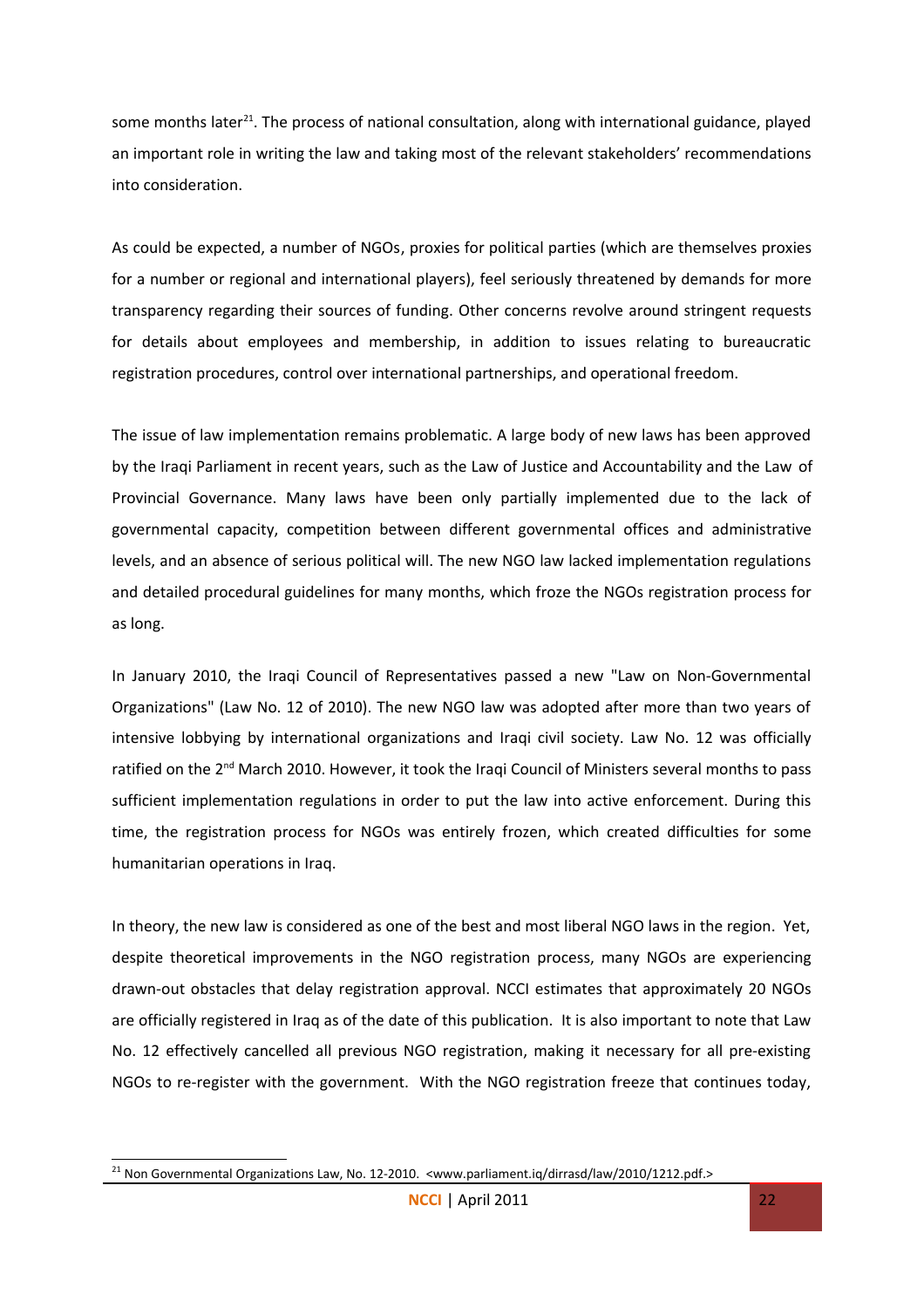hundreds to thousands of NGOs are not legally registered. Unregistered NGOs do not enjoy the legal protection and benefits guaranteed to officially registered NGOs under the new NGO law.

Furthermore, the law does not cover political parties, professional associations, and other societies formed "under special laws"<sup>[22](#page-22-0)</sup>. In practice, this means that the law concerns only newly formed organizations. It is important to remember that no law has yet been adopted to regulate political parties. Additionally, professional associations are still regulated by laws dating back to the previous regime; these laws make membership compulsory for all members of a number of professions, which is a far cry from voluntary activism.

Nevertheless, the legal response to key civil society actors in the field of human rights, governance and development has been a major step in the strengthening of Iraqi civil society.

Finally, a specific NGO Law is currently being drafted in the Kurdish region along the lines of the national law. While the operational environment for CSOs in Kurdistan is more organized and regulated, the planned law's fairness is of concern with a number of issues related to minorities, democracy and human rights, freedom of expression, financial transparency, and corruption.

### *3.2 Democratic Reforms and Human Rights*

The emergence of a "democracy and human rights" agenda after the 2003 regime change opened the door to a large number of CSOs who specialize in these areas. This is the second fastest growing NGO sector, after relief and assistance organizations. Initially, this development was actively encouraged by INGOs through local partnerships.

As of 2004, security deterioration has severely hindered service delivery. Most expatriate staff members of INGOs and UN agencies were forced to leave the country after insurgents targeted the UN and ICRC headquarters in Baghdad<sup>[23](#page-22-1)</sup>. Consequently, many organizations relocated their Iraq country offices outside of Iraq or in the northern Kurdish region. Remote management, the *modus operandi* adopted by most organizations, increased the need for local partnerships with Iraqi NGOs that could operate at the grassroots level within different security environments. Rather than

<span id="page-22-0"></span><sup>&</sup>lt;sup>22</sup> Article 33, Section 3 of the NGO Law.

<span id="page-22-1"></span><sup>&</sup>lt;sup>23</sup> The few INGOs remaining in the country after these attacks relied on the protection provided by the international troops and/or private security companies.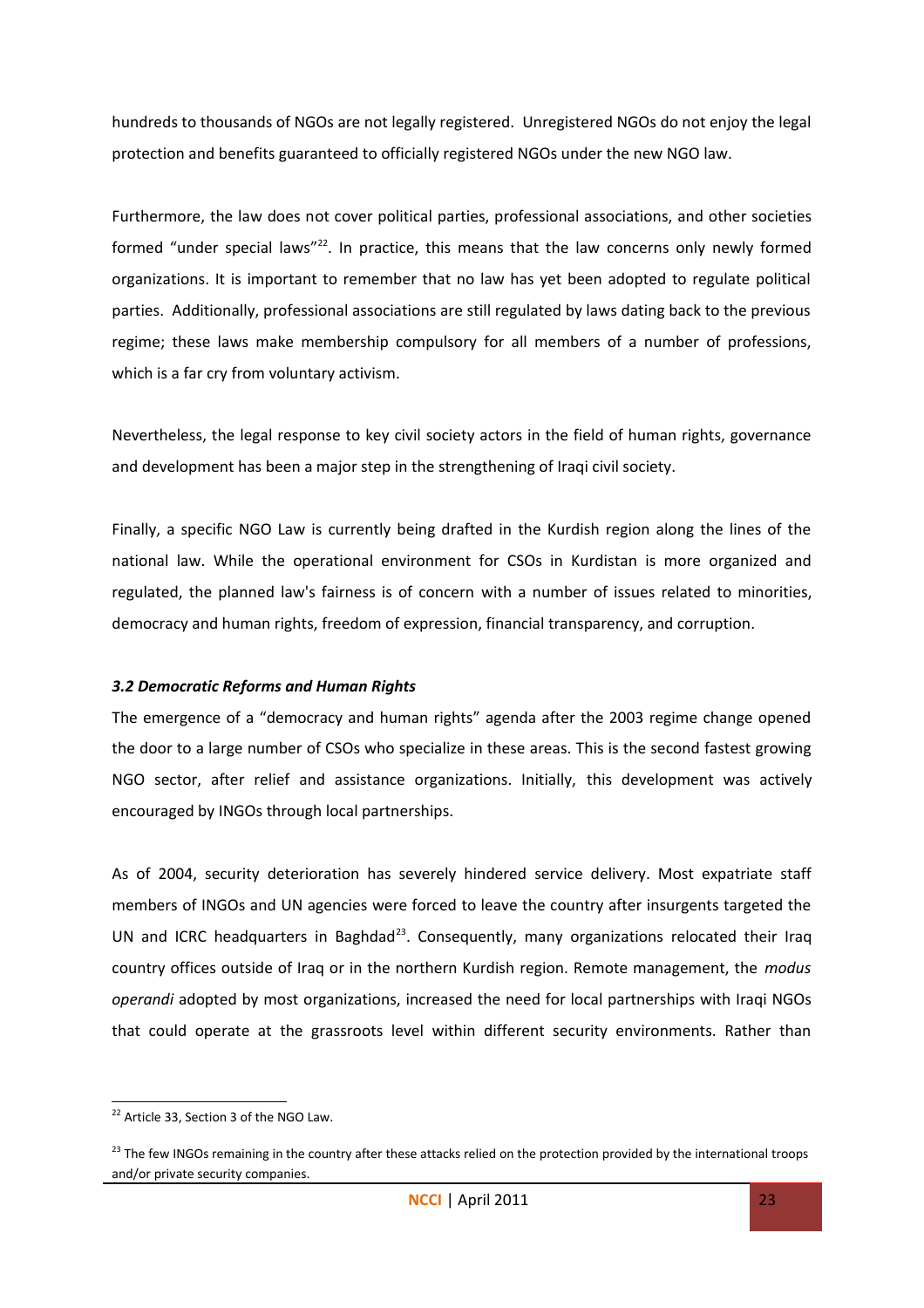partnering with one NGO at the national level, INGOs often had to find local partners in each area of operation.

The need for democratic reforms and the improvement of basic human rights in Iraq is long overdue. However, as has been the case in all colonial and neo-colonial situations, this need is strained by a context in which human rights are often perceived as a tool used by the West to accomplish its own interests.<sup>[24](#page-23-0)</sup> This perception is further exacerbated when INGOs and UN agencies undertake projects based on international best practices, and insist on imposing international frameworks on local partners.

The first Iraqi government established post-2003, led by Ayad Allawi, included a State Ministry for Human Rights for the first time in Iraq's history. The initial task of this ministry, assisted by national councils, committees and NGOs, was to document the abuses of the previous regime.<sup>[25](#page-23-1)</sup> Iraqi NGOs involved in the process not only partnered with the government, but also collaborated with the UN, Amnesty International, Human Rights Watch, and other international actors in the field of human rights advocacy. At the time, it was assumed that Iraqi NGOs involved in this mission were independent and impartial.

However, most of these NGOs were in fact affiliated with the political parties in power, and represented particular groups or interests. Such NGOs only implemented awareness and promotion campaigns concerning democracy and human rights during pre-election periods, and then quickly abandoned these focuses. These NGOs' involvement in the national reconciliation process is controversial, as local militias have clearly dictated activities to those most blatantly affiliated to political parties. Such NGOs found themselves in an uncomfortable position when the new government started to face accusations of severe human rights violations against prisoners, women, minorities, activists, journalists, and other groups. Political opposition movements responded to these revelations by creating their own human rights NGOs to advance their agendas, further politicizing the sector of human rights advocacy in the country.

The situation in Kirkuk and the surrounding disputed territories is a clear example of how ethnopolitical agendas have shaped the delivery of relief assistance for organizations that benefit from the

<span id="page-23-0"></span><sup>&</sup>lt;sup>24</sup> Foad Bin Hala, [<www.thirdpower.org/read-53285,html>](http://www.thirdpower.org/read-53285,html), and Mohamad Ibrahim Naqid, [www.ahewar.org/debate/show.art.asp?aid=7404.](http://www.ahewar.org/debate/show.art.asp?aid=7404)

<span id="page-23-1"></span><sup>&</sup>lt;sup>25</sup> The Ministry of Human Rights, like other ministries, maintains local offices in different governorates. These offices are known to be closely linked to political groups and often collaborate with CSOs.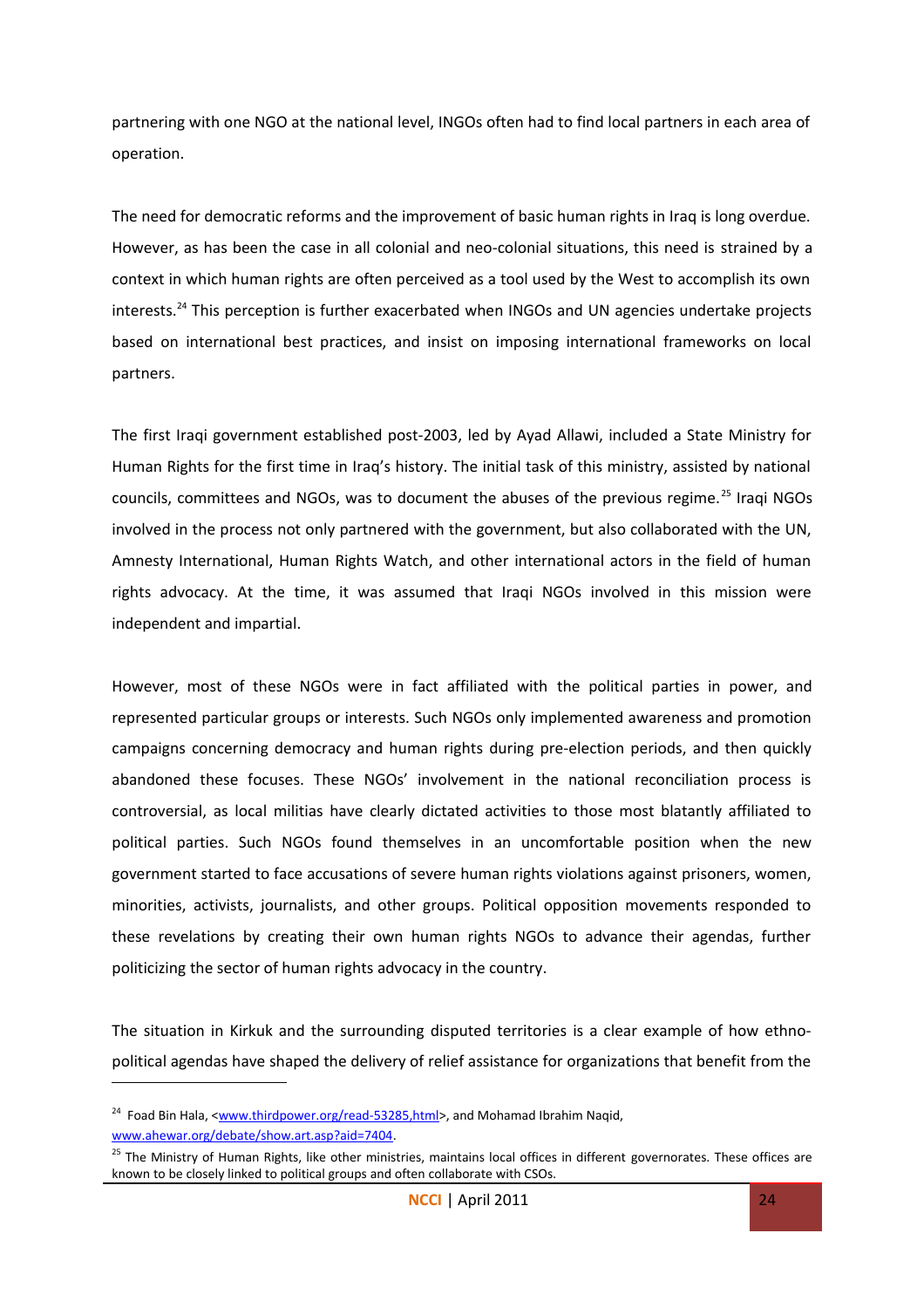patronage of political actors. While most of the NGOs in this area represent existing ethnic groups and divisions out of choice, others have no choice but to accept funding, protection and oversight from local militias and ethnic groups before they are allowed to access their beneficiary communities.

#### *3.3 Government Incompetency and Incapacity*

The occupation of Iraq has brought the country several decades backward in terms of socioeconomic development. Basic services, such as electricity, drinking water, and sanitation systems, deteriorated to an unprecedented level that was unmatched even during the period of international sanctions (1991-2003). Basic human and social rights, including security, health, education, and work, are still inaccessible for the majority of Iraqis.

The state's capacity to sustain even a minimal level of welfare benefits and economic growth for the Iraqi population has receded, despite the vast international and national resources available to successive Iraqi governments. In fact, Iraq currently ranks among the most corrupt states in the world.

Despite the government's incapacity and corruption, the Iraqi public's participation in local and national elections reflects popular expectations that a competent central authority should finally meet the people's needs and demands.

In the meantime, civil society actors have taken several functions, which were previously prerogatives of the state and require a national regulation system, into their own hands. Providing an adequate electricity supply countrywide is likely the public's number one priority. In turn, many local enterprises have emerged to operate and manage shared neighborhood generators in cities and rural areas, with negligible central government involvement.

In rural areas, other local projects demonstrate that people are relying on local support and solidarity systems to meet their needs. Local communities are controlling water distribution, digging wells, and conducting agricultural activities without any governmental supervision. Tribal networks are now the main security providers, and are even being used as proxies by the government in order to maintain stability at the local level.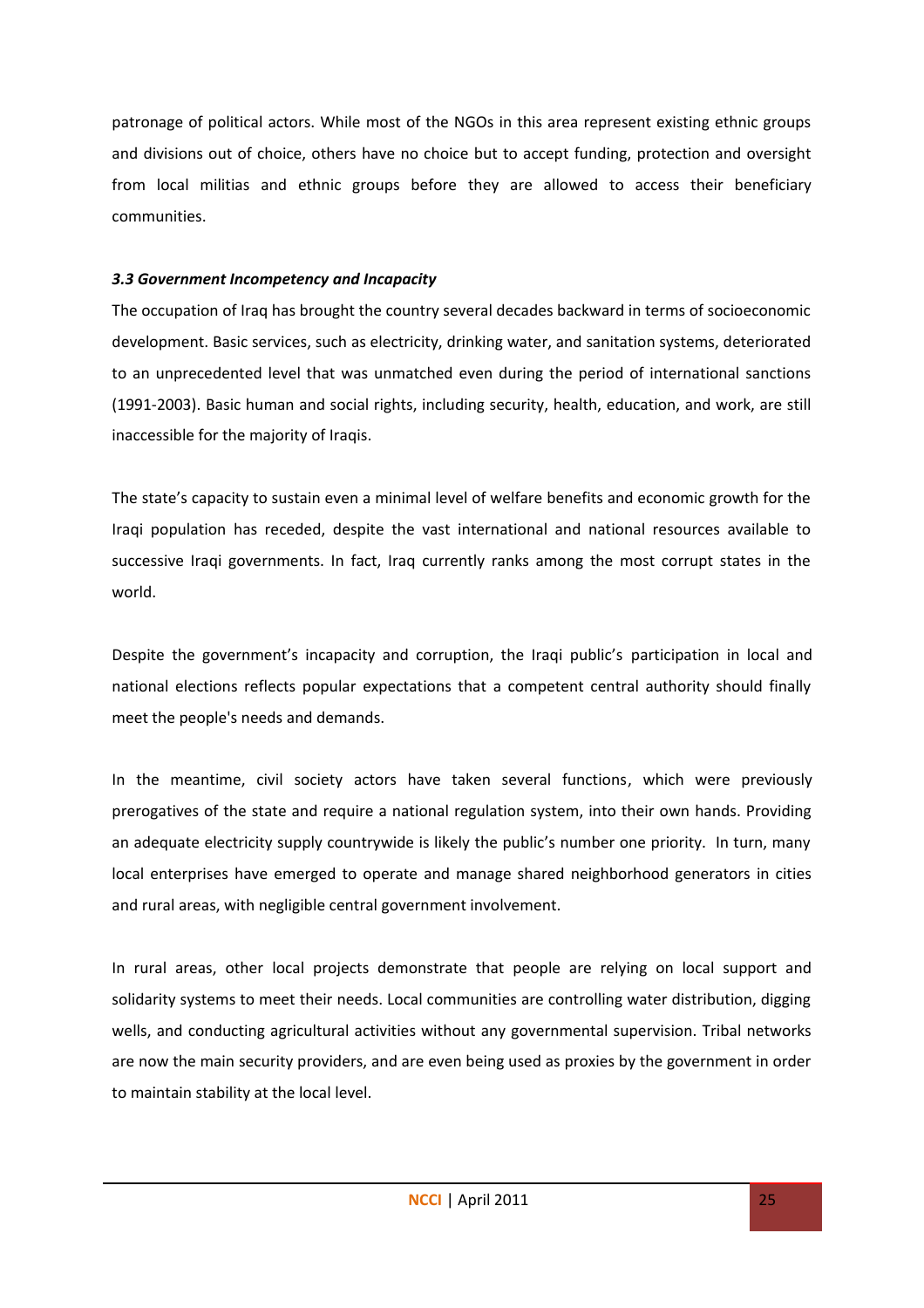### **Concluding Remarks and the Way Forward**

Civil society in Iraq widely differs from a Western-inspired model, which is defined as independent from traditional social structures and the state. Iraqi civil society relies on values of solidarity, social networking and cohesion rooted in religious and tribal ethics. It is also fundamentally shaped by the state's and political parties' attempts to penetrate and control civil society.

However, more independent forms of CSOs have existed in Iraq since the beginning of the  $20<sup>th</sup>$ century and have laid foundational roots for the country's modern social structure. Throughout Iraq's turbulent history, these organizations struggled to maintain independence from the state and political groups. New organizations emerged rapidly after the 2003 invasion and regime change.

Under the previous Iraqi regime CSOs were denied any space and generally became objects of domination or manipulation by the state. This situation merits contrast with the pre-republican era, during which modern CSOs grew and flourished.

The new Iraqi governance system is reproducing past patterns of exerting control over CSOs, either by creating new organizations affiliated with actors in power, or by taking over independent ones. However, unlike the situation under the previous regime, the Iraqi state is today incapable of performing basic tasks, such as providing social services and spurring economic development.

The state's current incapacity to meet people's socioeconomic expectations seems to challenge what has long been its traditional guardian role over Iraqi society. State withdrawal from service provision provides the ideal setting for individual and collective initiatives to fill existing gaps and vacuums, and build a civil society that addresses the needs and expectations of various social groups.

Unfortunately, these initiatives will likely become increasingly fragmented due to current divisions, political actors' immaturity, and the enduring presence of external influences. The evolving culture of allocating power and privileges along ethnic and sectarian lines is producing an unstable regime and weak central government. In this environment, political stakeholders are attempting to co-opt and manipulate CSOs.